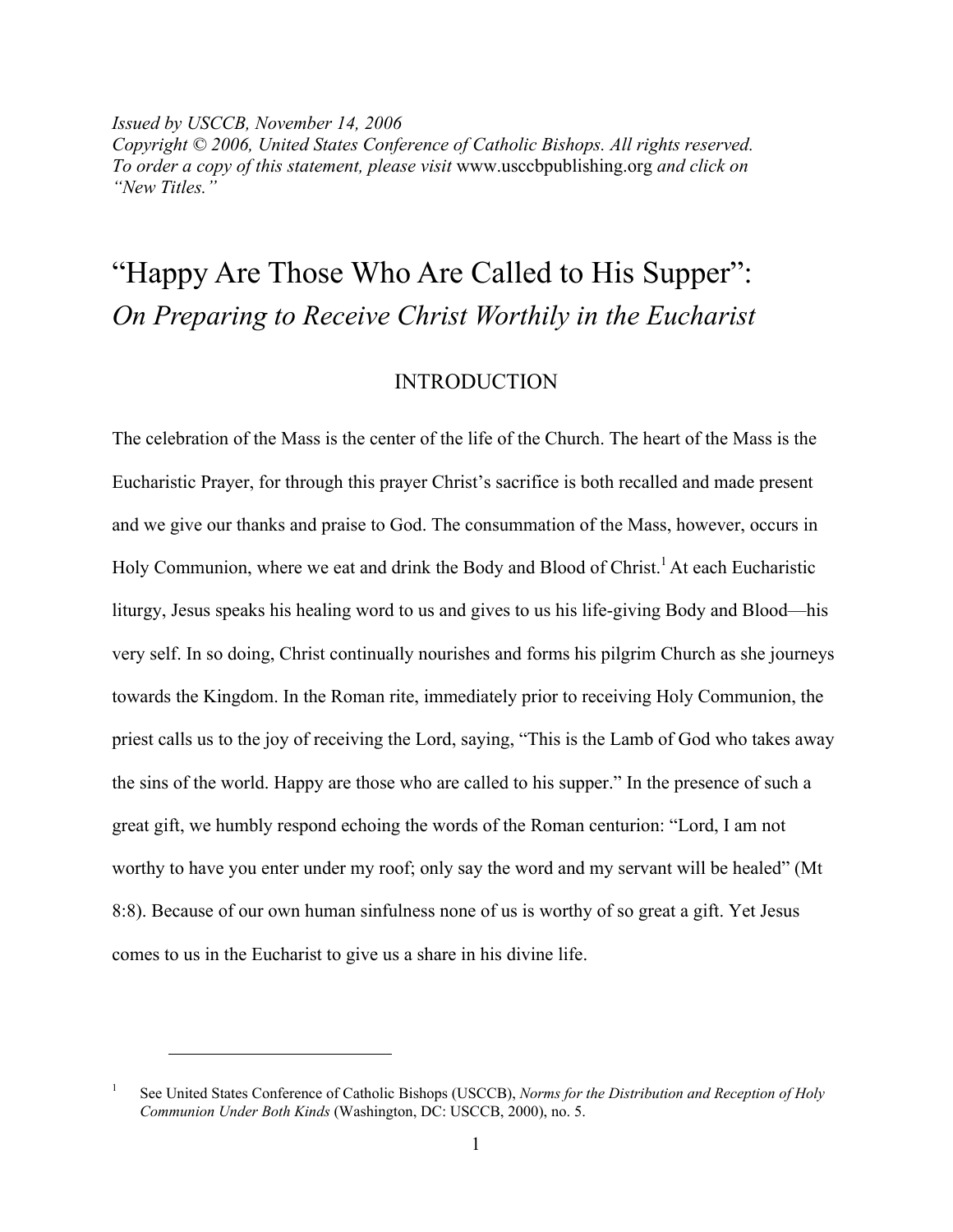As bishops and shepherds of the Catholic faithful in the United States of America, $2$  we recognize our responsibility to nurture the faith of our Catholic brothers and sisters in this most wondrous mystery—Jesus' Real Presence in Holy Communion.

In the following series of questions and answers, we wish to affirm clearly what the Church believes and teaches concerning the Eucharist and the reception of Holy Communion. We also wish to provide a clear affirmation as to who may receive Holy Communion within a Catholic Eucharistic celebration.<sup>3</sup> Finally, we want to recommend some practices that every Catholic can use for preparing to receive Holy Communion in a more worthy fashion.

## 1. WHAT DO WE BELIEVE ABOUT HOLY COMMUNION?

Holy Communion is a sharing in the Eucharist in which Christ is truly present. The priest, recalling the words and actions of Jesus at the Last Supper, consecrates the bread and wine, which are changed, by the power of the Holy Spirit, into the Body and Blood of Christ. This is why the Church has traditionally employed the word "transubstantiation" to describe the change that takes place. The substance (what something is) of bread and wine is totally changed into the substance of Christ's Body and Blood. While the appearances of bread and wine remain, the

<sup>&</sup>lt;sup>2</sup> This resource has been developed specifically for Catholics within the Latin Church. With appropriate adaptations to particular ritual traditions, pastoral practices, and the requirements of the *Code of Canons of the Eastern Churches, Latin-English Edition* (CCEO) (Washington, DC: Canon Law Society of America, 2001), however, it may also prove useful for all Catholic churches *sui iuris* within the United States.

This document is directed to the Catholic faithful in general. As such, it does not intend to provide specific guidelines on the interpretation and application of canon 915 of the *Code of Canon Law*, which states: "Those who have been excommunicated or interdicted after the imposition or declaration of the penalty and others obstinately persevering in manifest grave sin are not to be admitted to holy communion" (*Code of Canon Law, Latin-English Edition* [CIC] [Washington, DC: Canon Law Society of America, 1998]). See also CCEO, cc. 711 and 712.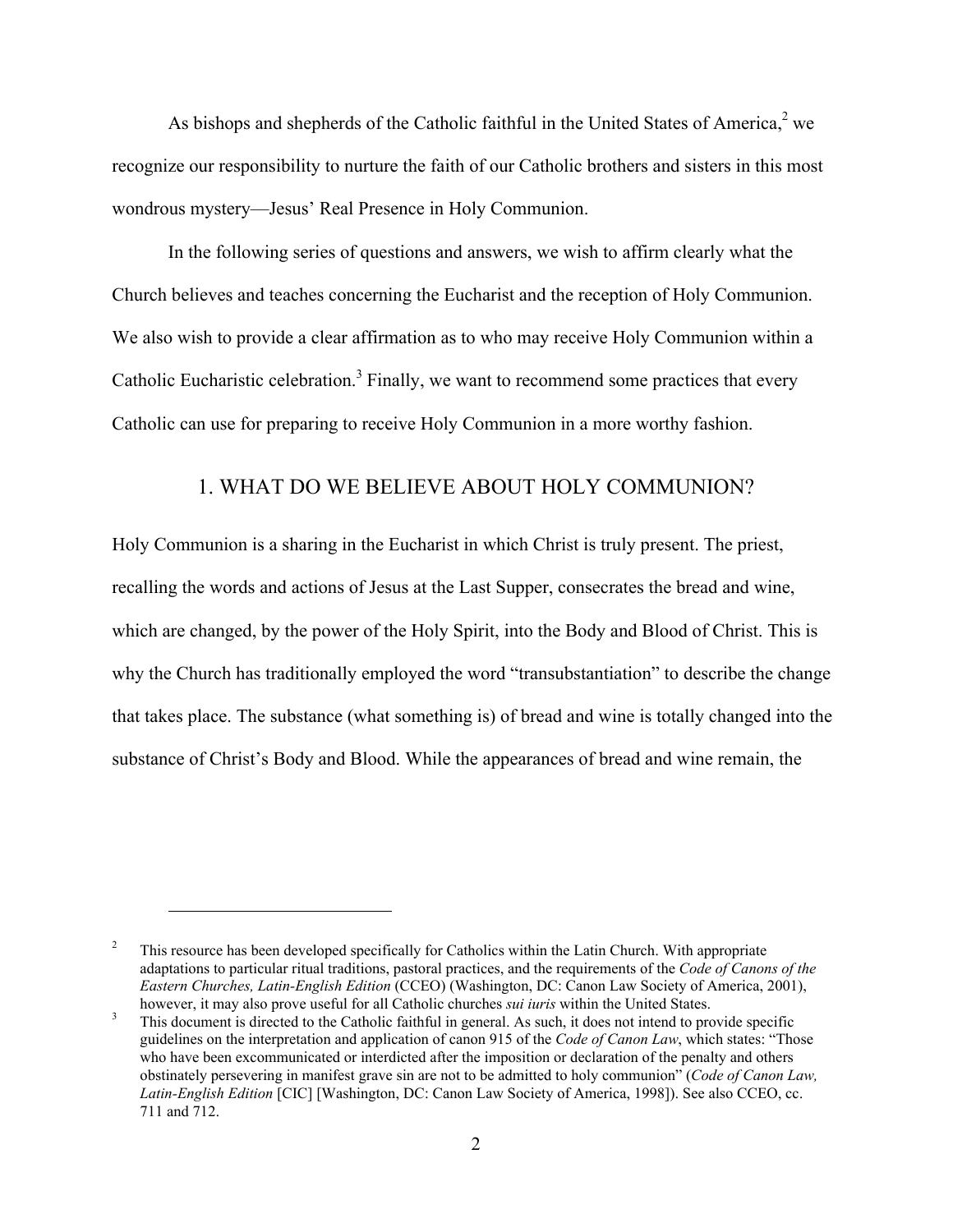Risen Lord Jesus is actually present, and so it is he who is actually received in Holy Communion—Body and Blood, soul and divinity.<sup>4</sup>

We call our reception of Christ in the Eucharist "Holy Communion," for through our reception of his Body and Blood we come into communion with him who is All-Holy. The Son of God came to share in our lowly humanity that we might come to share in his holy divinity. When we receive Christ in Holy Communion, we are united to the Risen Christ and come to share in his divine life. Thus, through Christ's indwelling, we are likewise united, in the Holy Spirit, to God the Father, the source of all holiness.

# 2. WHAT IS THE SIGNIFICANCE OF BEING UNITED TO CHRIST IN HOLY COMMUNION?

The *Catechism of the Catholic Church* teaches that "the principal fruit of receiving the Eucharist in Holy Communion is an intimate union with Christ Jesus."<sup>5</sup> This union encompasses at least three significant elements.

### A. Participating in the One Sacrifice of Christ

 $\overline{a}$ 

Jesus, our Great High Priest, lovingly offered his own life on the cross as a holy sacrifice to the Father for our sins. As the spotless "Lamb of God, who takes away the sin of the world" (Jn 1:29), Jesus established the everlasting covenant—"the new covenant in my blood" (Lk 22:20)—with the Father. In the Eucharist, this one sacrifice of Christ is again made fully present.

<sup>&</sup>lt;sup>4</sup> "Since Christ is fully present under each form of the Eucharist (that is, both the consecrated Bread and Wine), it is sufficient to receive him under the species (form) of bread or wine alone. However, the 'sign of communion is more complete when given under both kinds, since in that form the sign of the Eucharistic meal appears more clearly' (*Catechism of the Catholic Church*, no. 1390)" (USCCB, *United States Catholic Catechism for Adults* [Washington, DC: USCCB, 2006], 222). <sup>5</sup> *Catechism of the Catholic Church* (CCC), 2nd ed. (Washington, DC: Libreria Editrice Vaticana–USCCB,

<sup>2000),</sup> no. 1391.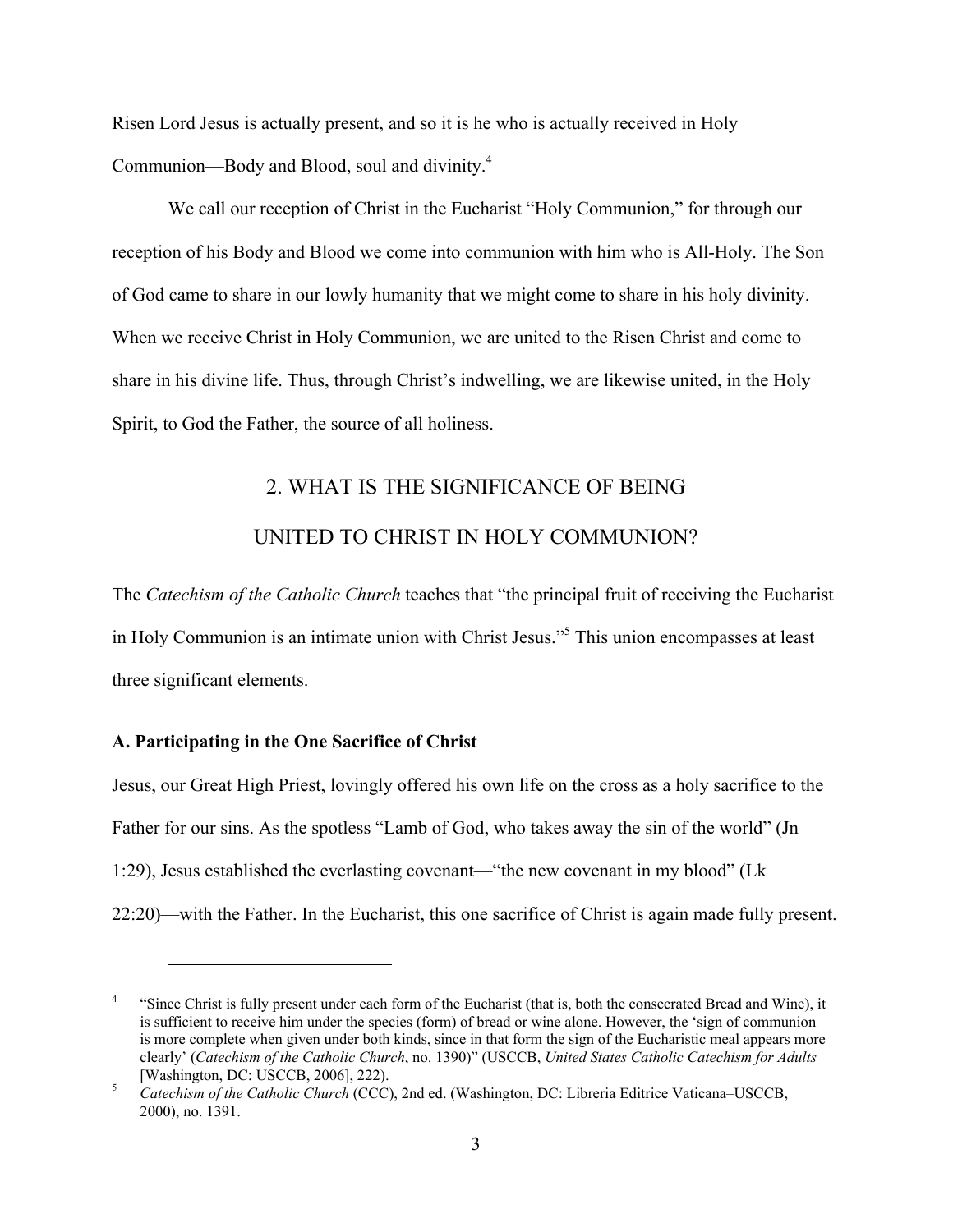By taking part in the liturgy of the Eucharist, we join ourselves to this one holy sacrifice of Christ. The celebration of the Eucharist culminates in the reception of Holy Communion. As Pope John Paul II has stated: "The saving efficacy of the sacrifice is fully realized when the Lord's body and blood are received in communion."<sup>6</sup>

We are nourished in the Eucharistic banquet by the living bread, and we partake of the cup of our salvation. The Risen Lord Jesus comes to dwell personally within us, and so we share in his life and friendship. He gives himself completely and entirely to us, and we are called to give ourselves completely and entirely to him. We are also lifted up into his heavenly Kingdom, and, in union with him, we are embraced by the Father in the love of the Holy Spirit as his redeemed sons and daughters. Receiving Jesus in Holy Communion, therefore, fortifies us against sin, which damages our relationship with God; heals us of our weaknesses; and empowers us to live holy lives of sacrificial love for one another.

#### B. Communion with One Another

 $\overline{a}$ 

The reception of Holy Communion is an act of the Church as the Body of Christ. While we each personally receive Holy Communion, it is not a private devotion. Rather, the reception of Holy Communion is an integral part of our worship as a community of faith. Likewise, the term "communion" accentuates the fact that, in receiving Holy Communion, we are united to Jesus and thus to one another. As we become one body with Christ in receiving Holy Communion, so we are also united with one another. "Because the loaf of bread is one, we, though many, are one body, for we all partake of the one loaf" (1 Cor 10:17). As Pope Benedict XVI has explained:

<sup>6</sup> Pope John Paul II, Encyclical Letter *On the Eucharist* (*Ecclesia de Eucharistia*) (Washington, DC: USCCB, 2003), no. 16.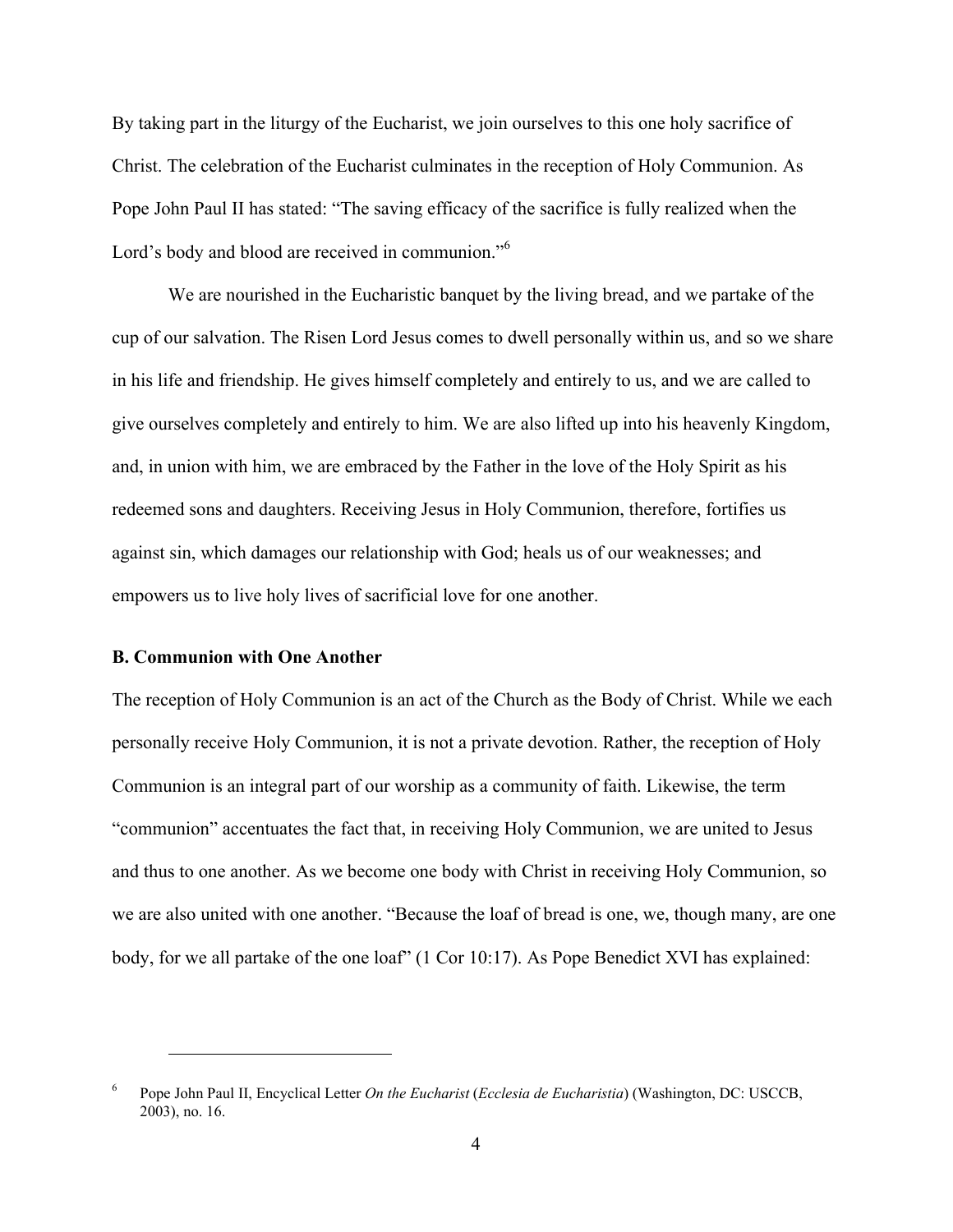Union with Christ is also union with all those to whom he gives himself. I cannot possess Christ just for myself; I can belong to him only in union with all those who have become, or who will become, his own. Communion draws me out of myself towards him, and thus also towards unity with all Christians. We become "one body," completely joined in a single existence. Love of God and love of neighbor are now truly united: God incarnate draws us all to himself.<sup>7</sup>

Receiving Jesus in Holy Communion is then the foremost source and expression of our communion with the Blessed Trinity and with one another. Holy Communion is truly a foretaste of heaven—where together all of the Father's children will become fully one with his Son, our Lord Jesus Christ, in the love of the Spirit.

While the celebration of the Eucharist gives us a foretaste of that perfect unity for which we hope, this foretaste should itself inspire us to work for a deeper realization of communion among all men and women here on this earth. Since entering into the communion of the Eucharist brings us into closer conformity to Christ, we should be filled with a truly Christ-like love for our neighbor that takes us beyond a narrow concern for ourselves and moves us to promote the common good and to uphold the human dignity of every human person. Pope John Paul II described this attitude to the human family as one of "solidarity," which he defined as "*a firm and persevering determination* to commit oneself to the *common good*; that is to say to the good of all and of each individual, because we are *all* really responsible *for all*."<sup>8</sup>

<sup>7</sup> Pope Benedict XVI, Encyclical Letter *God Is Love* (*Deus Caritas Est*) (Washington, DC: USCCB, 2006), no. 14. <sup>8</sup> Pope John Paul II, Encyclical Letter *On Social Concern* (*Sollicitudo Rei Socialis*) (Washington, DC: USCCB,

<sup>1987),</sup> no. 38.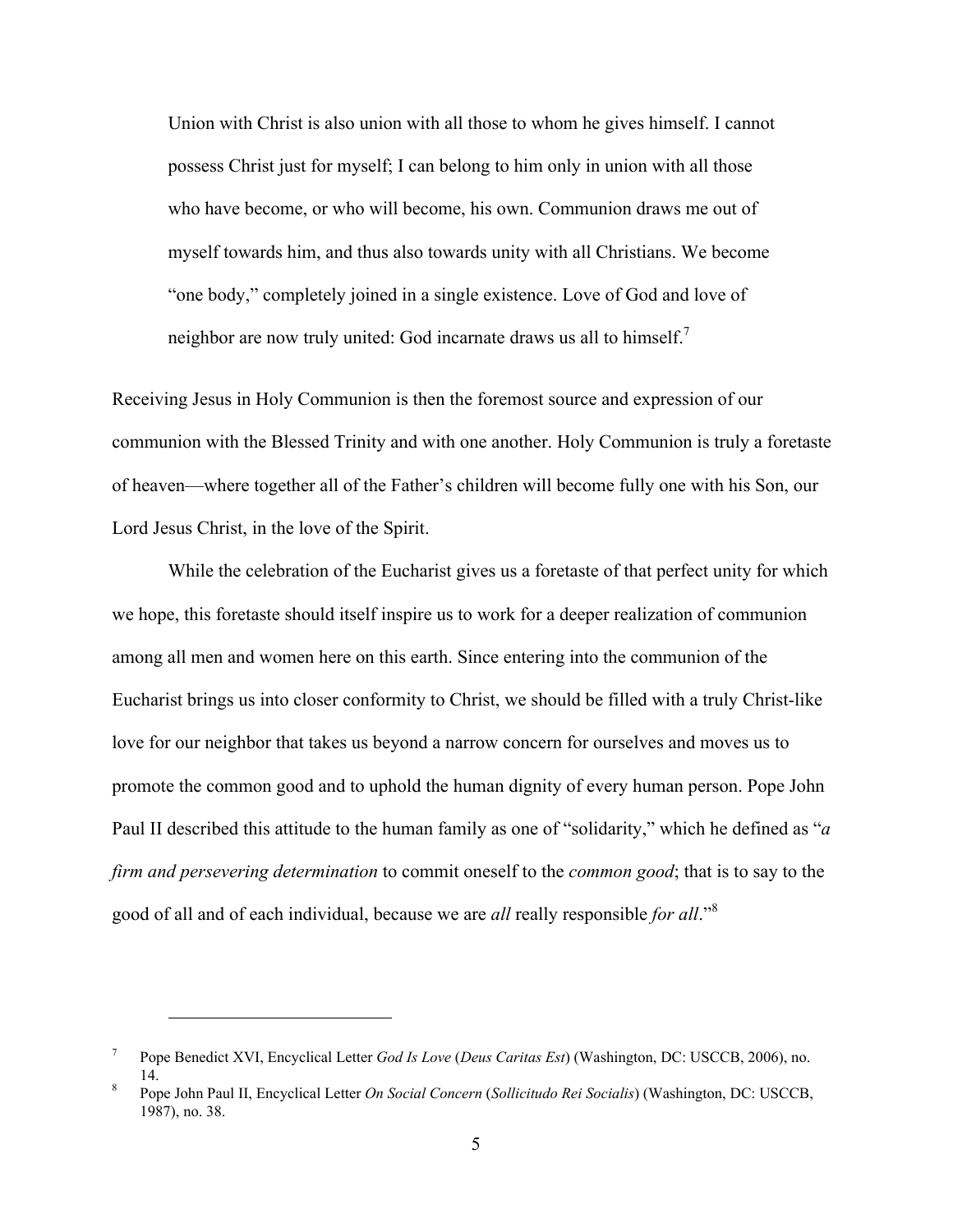#### C. Sharing in Jesus' Resurrection and Divinity

In Holy Communion, we receive the risen and glorified Jesus, who once died upon the cross for us. Thus, we are nourished, here and now, on Jesus' own risen life and so become a new creation in him (see 2 Cor 5:17). Holy Communion, then, anticipates and is a pledge of our own bodily resurrection, when we will share fully in the heavenly banquet of everlasting life. As Jesus stated: "Whoever eats my flesh and drinks my blood has eternal life, and I will raise him on the last day.... [For] whoever eats my flesh and drinks my blood remains in me and I in him" (Jn 6:54, 56). Similarly, we "come to share in the divine nature" (2 Pt 1:4), for Jesus, in Holy Communion, joins us to the Father by conforming us to his own divine likeness through the power of the Holy Spirit.

Because the reception of Holy Communion is able to have such a profound effect upon those who receive it worthily, the Catholic Church encourages all of the faithful to partake of it frequently. "It is clear that the frequent or daily reception of the Blessed Eucharist increases union with Christ, nourishes the spiritual life more abundantly, strengthens the soul in virtue, and gives the communicant a stronger pledge of eternal happiness."<sup>9</sup>

### 3. WHO MAY RECEIVE HOLY COMMUNION?

Through Baptism and our shared faith in the Gospel of Jesus Christ, we become members of the visible Church, under the apostolic authority of the pope and bishops. The celebration of the Eucharist expresses and enacts this communion in Christ. With few exceptions,  $10$  only those who are members of the Catholic Church may receive Holy Communion at a Catholic Eucharistic

<sup>9</sup> Sacred Congregation of Rites, *Instruction on the Worship of the Eucharist* (*Eucharisticum Mysterium*), no. 37, in *Vatican Council II: The Conciliar and Post Conciliar Documents*, new revised edition, ed. Austin Flannery, OP (Northport, NY: Costello Publishing, 1996). All subsequent Vatican II passages come from the Flannery edition. See also CCC, nos. 1388-1389.<br><sup>10</sup> See Appendix A.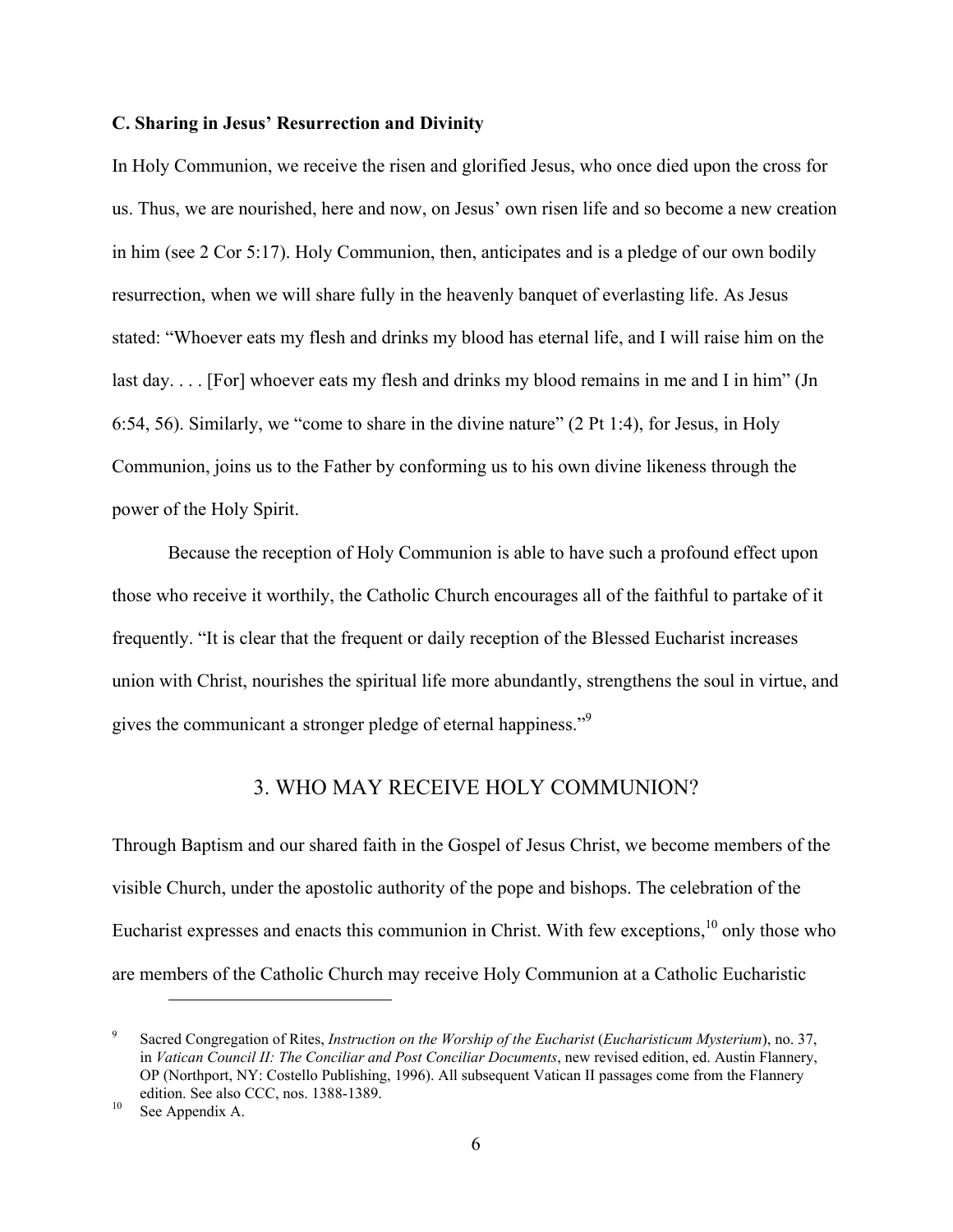liturgy. Being baptized and sharing in the Church's faith are, therefore, conditions for full participation in the Sacrament of the Eucharist, which culminates in the reception of Holy Communion. $11$ 

The Acts of the Apostles tells us that the first Christians "devoted themselves to the teaching of the apostles and to the communal life, to the breaking of the bread and to the prayers" (Acts 2:42). By its very nature the Eucharist is the fulfillment to which our shared life in union with Christ tends—it fortifies our common faith, nurtures the communal bond of love, and increases our holiness within the one body of Christ. As the *Catechism of the Catholic Church* teaches: "The Eucharist is 'the source and summit of the Christian life.'"12

# 4. SHOULD WE EVER REFRAIN FROM RECEIVING HOLY COMMUNION?

In virtue of our membership in the Catholic Church we are ordinarily free to receive Holy Communion.<sup>13</sup> In fact, it is most desirable that we receive the Lord's Body and Blood, so that Holy Communion stands out clearly as a participation in the sacrifice actually being celebrated. Indeed, we should all cherish the grace given to us in the Eucharist. We should strive to receive Holy Communion regularly, gratefully, and worthily. We may find ourselves in situations, however, where an examination of our conscience before God reveals to us that we should refrain from partaking of the Body and Blood of Christ. Moreover, we should be cautious when making judgments about whether or not someone else should receive Holy Communion.

<sup>&</sup>lt;sup>11</sup> See CIC, c. 844 §1; CCEO, c. 671 §1.<br><sup>12</sup> CCC, no. 1324; see Second Vatican Council, *Dogmatic Constitution on the Church* (*Lumen Gentium*), no. 11.<br><sup>13</sup> CIC, c. 912: "Any baptized person not prohibited by law can a

also cc. 213 and 843. See CCEO, cc. 16 and 381 §2.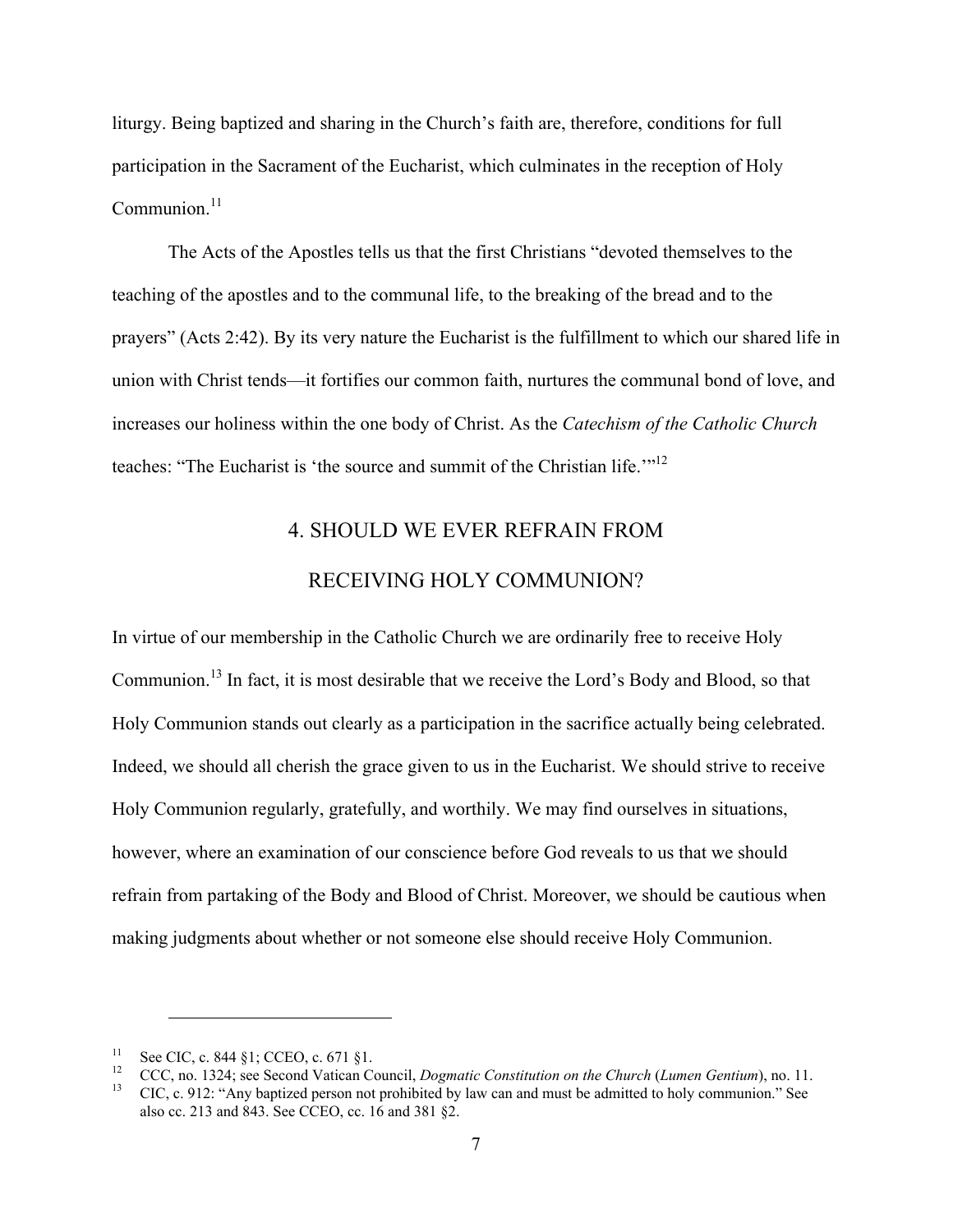#### Lack of Sanctifying Grace

 $\overline{a}$ 

In order to receive Holy Communion we must be in communion with God and with the Church. Mortal sin constitutes a rejection of communion with God and destroys the life of grace within us. Mortal sin is an act violating God's law that involves grave matter and that is performed with both full knowledge and complete consent of the will. If we are no longer in the state of grace because of mortal sin, we are seriously obliged to refrain from receiving Holy Communion until we are reconciled with God and the Church. While we remain members of the body of Christ and continue to be part of the Catholic Church, we have become lifeless or dead members. We no longer share in the common bond of the divine life of the Holy Spirit. Because our sin has separated us from God and from our brothers and sisters in Christ, we have forfeited our right to receive Holy Communion, for the Eucharist, by its very nature, expresses and nurtures this lifegiving unity that the sinner has now lost. St. Paul warned the Corinthians that "whoever eats the bread or drinks the cup of the Lord unworthily will have to answer for the body and blood of the Lord" (1 Cor 11:27).<sup>14</sup> Manifesting the Father's mercy, Jesus instituted the Sacrament of Penance precisely to allow us to confess our sins in repentance, receive absolution from the priest, and so receive again the grace of the Holy Spirit, who once more makes us living members of Christ's body, the Church.<sup>15</sup>

<sup>&</sup>lt;sup>14</sup> St. John Chrysostom also relates St. Paul's words to our obligation to care for the poor with whom we receive Holy Communion: "Let's all listen to these words—especially those of us who approach the table in the company of the poor, but who afterward leave the liturgy and act like we've never seen them! . . . I beg you not to eat and drink in a way that deserves condemnation" (Homily 27, *On I Corinthians*, PG 61, pp. 229-32, in Nathan Mitchell, trans., *Assembly* 29:4 [July 2003]: 29). <sup>15</sup> See Pope John Paul II, Encyclical Letter *On the Eucharist* (*Ecclesia de Eucharistia*), no. 37: "The two

sacraments of the Eucharist and Penance are very closely connected. Because the Eucharist makes present the redeeming sacrifice of the Cross, perpetuating it sacramentally, it naturally gives rise to a continuous need for conversion, for a personal response to the appeal made by Saint Paul to the Christians of Corinth: 'We beseech you on behalf of Christ, be reconciled to God' (2 Cor 5:20). If a Christian's conscience is burdened by serious sin, then the path of penance through the sacrament of Reconciliation becomes necessary for full participation in the Eucharistic Sacrifice."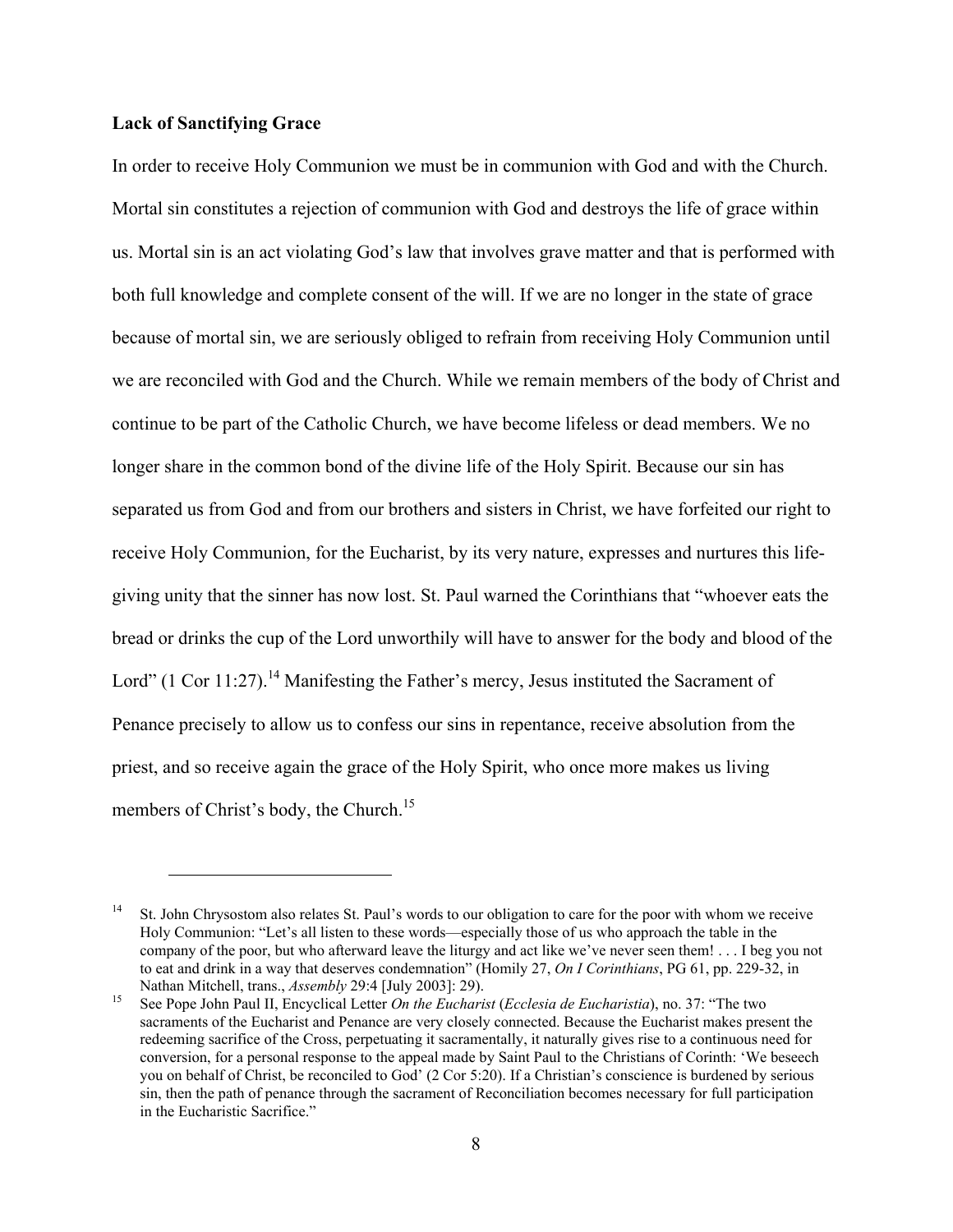Objectively, certain thoughts, actions, and omissions entail grave sinful matter. As Catholics, we are obliged to form our consciences regarding what constitutes grave matter in accordance with the Church's teaching. While it is not possible to make a complete list of thoughts and actions that involve grave matter, they would all be serious violations of the law of love of God and of neighbor. If we follow the order of the Ten Commandments, some examples of such thoughts and actions would be

- Believing in or honoring as divine anyone or anything other than the God of the Holy **Scriptures**
- Swearing a false oath while invoking God as a witness
- Failing to worship God by missing Mass on Sundays and holy days of obligation without a serious reason, such as sickness or the absence of a priest<sup>16</sup>
- Acting in serious disobedience against proper authority; dishonoring one's parents by neglecting them in their need and infirmity
- Committing murder, including abortion and euthanasia; harboring deliberate hatred of others; sexual abuse of another, especially of a minor or vulnerable adult; physical or verbal abuse of others that causes grave physical or psychological harm
- Engaging in sexual activity outside the bonds of a valid marriage<sup>17</sup>

 $\overline{a}$ 

Stealing in a gravely injurious way, such as robbery, burglary, serious fraud, or other immoral business practices

<sup>&</sup>lt;sup>16</sup> The *Code of Canon Law* obliges the faithful to participate in the Mass on each and every Sunday and holy day of obligation (see CIC, c. 1247). Provided that the particular law of their Church *sui iuris* permits it, Eastern Catholics may fulfill their obligation on these days by participating in the celebration of the divine praises (see CCEO, c. 881 §1).<br><sup>17</sup> For different reasons, some Catholics find themselves in a marriage that is recognized according to civil law,

but is not valid according to Church law. Each individual's subjective moral state may vary. Nonetheless, persons in this situation should seek to have their marriage rectified according to the law of the Church so that they may receive Holy Communion.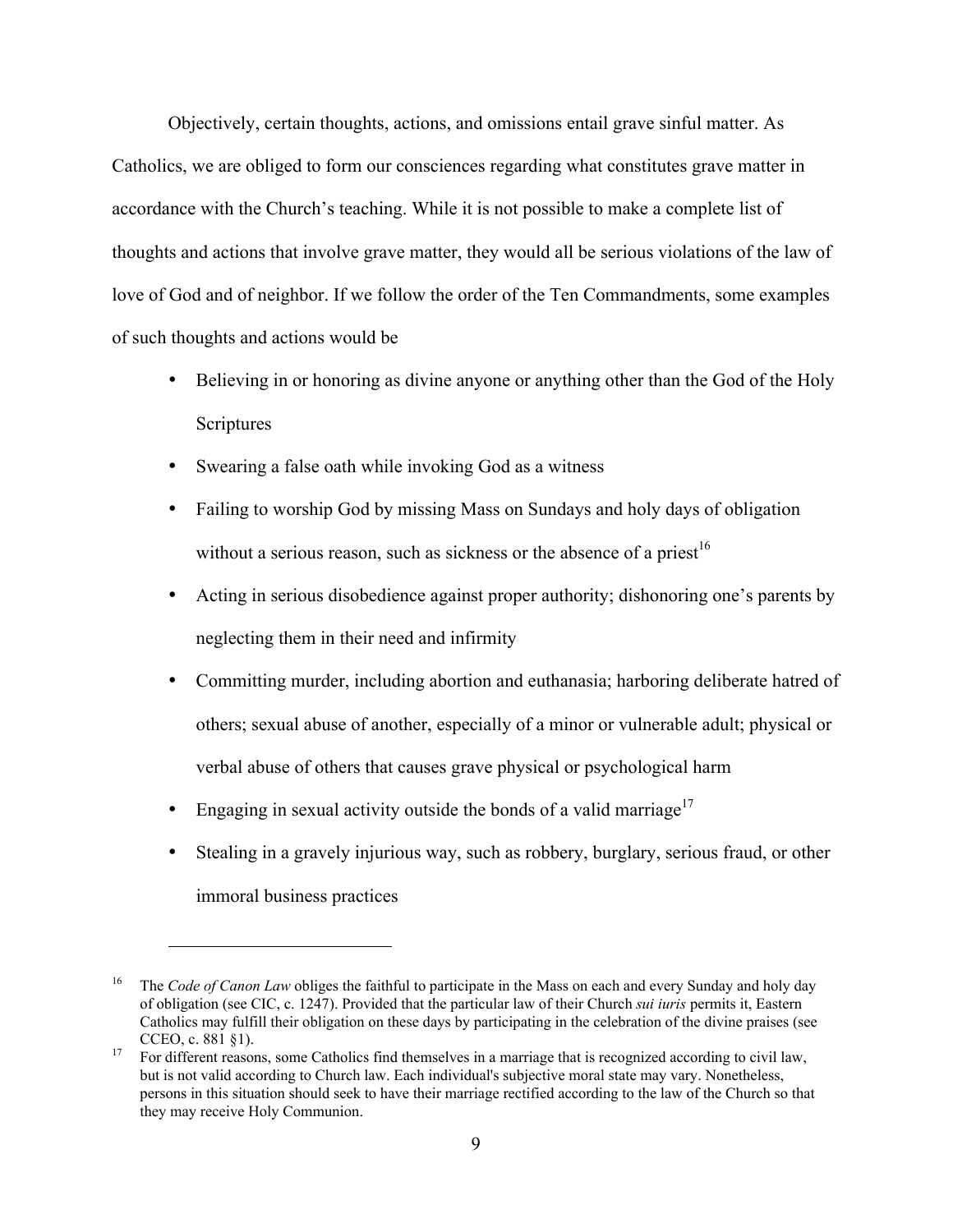- Speaking maliciously or slandering people in a way that seriously undermines their good name
- Producing, marketing, or indulging in pornography
- Engaging in envy that leads one to wish grave harm to someone else

Catholics who are conscious of committing any mortal sin must receive the Sacrament of Penance before receiving Holy Communion. Assistance in examining one's conscience is available from confessors and spiritual directors.

#### Lack of Adherence to Church Teaching

 $\overline{a}$ 

As Catholics we believe what the Church authoritatively teaches on matters of faith and morals, for to hear the voice of the Church, on matters of faith and morals, is to hear the voice of Christ himself.<sup>18</sup> To give selective assent to the teachings of the Church not only deprives us of her lifegiving message, but also seriously endangers our communion with her.

Some Catholics may not fully understand the Church's doctrinal and moral teaching on certain issues. They may have certain questions and even uncertainties. In these situations of honest doubt and confusion, they are welcome to partake of Holy Communion, as long as they

<sup>18</sup> Second Vatican Council, *Dogmatic Constitution on the Church* (*Lumen Gentium*), no. 25: "Bishops who teach in communion with the Roman Pontiff are to be revered by all as witnesses of divine and Catholic truth; the faithful, for their part, are obliged to submit to their bishops' decision, made in the name of Christ, in matters of faith and morals, and to adhere to it with a ready and respectful allegiance of mind. This loyal submission of the will and intellect must be given, in a special way, to the authentic teaching authority of the Roman Pontiff, even when he does not speak ex cathedra in such wise, indeed, that his supreme teaching authority be acknowledged with respect, and that one sincerely adhere to decisions made by him, conformably with his manifest mind and intention, which is made known principally either by the character of the documents in question, or by the frequency with which a certain doctrine is proposed, or by the manner in which the doctrine is formulated." See CIC, cc. 750, 752-54; CCEO, cc. 598-600.

Referring to the authority of the pope and bishops as authentic teachers of the faith, the declaration *Mysterium Ecclesiae* states that the faithful are not simply to listen to them as experts in Catholic doctrine, but "must accept their teaching given in Christ's name, with an assent that is proportionate to the authority that they possess and that they mean to exercise" (Sacred Congregation for the Doctrine of the Faith, *Declaration in Defense of the Catholic Doctrine on the Church Against Certain Errors of the Present Day* [*Mysterium Ecclesiae*], no. 2, in *The Pope Speaks* 18:2 [1973], 148).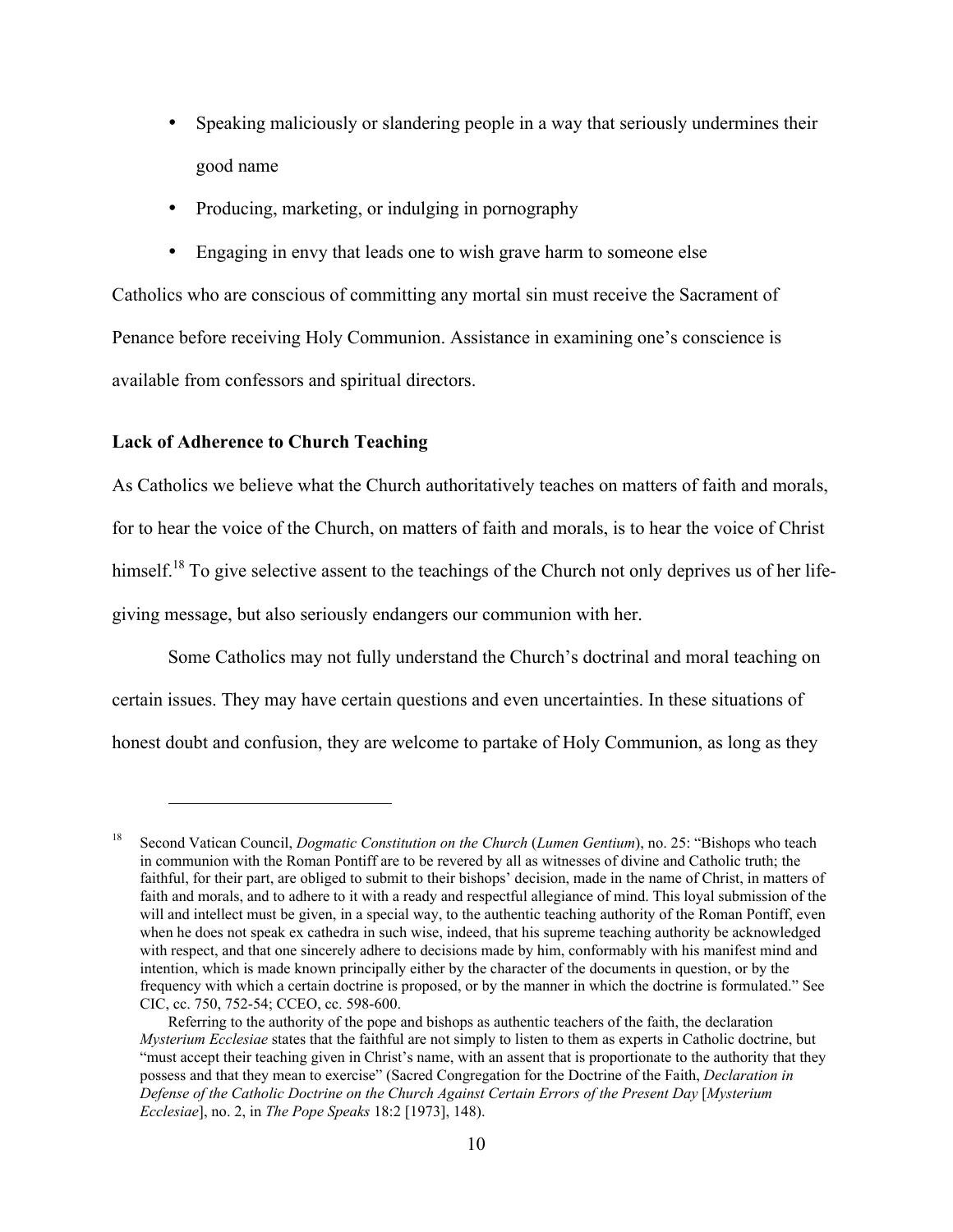are prayerfully and honestly striving to understand the truth of what the Church professes and are taking appropriate steps to resolve their confusion and doubt. Individuals who experience serious difficulties with or doubts about Church teaching should carefully study those Church teachings from authentic sources and seek advice from a confessor or pastor.

If a Catholic in his or her personal or professional life were knowingly and obstinately to reject the defined doctrines of the Church, or knowingly and obstinately to repudiate her definitive teaching on moral issues, however, he or she would seriously diminish his or her communion with the Church. Reception of Holy Communion in such a situation would not accord with the nature of the Eucharistic celebration, so that he or she should refrain.

#### Giving Public Scandal

When a person is publicly known to have committed serious sin or to have rejected definitive Church teaching and is not yet reconciled with the Church, reception of Holy Communion by that person is likely to cause scandal for others. This is a further reason for refraining from receiving Holy Communion.<sup>19</sup>

To give scandal means more than to cause other people to be shocked or upset by what one does. Rather, one's action leads someone else to sin. "Scandal is an attitude or behavior which leads another to do evil. The person who gives scandal becomes his neighbor's tempter."<sup>20</sup> To lead others into sin is indeed a very serious matter. "Anyone who uses the power at his disposal in such a way that it leads others to do wrong becomes guilty of scandal and responsible

<sup>19</sup> See Pope John Paul II, Encyclical Letter *On the Eucharist* (*Ecclesia de Eucharistia*), no. 37: "The judgment of one's state of grace obviously belongs only to the person involved, since it is a question of examining one's conscience. However, in cases of outward conduct which is seriously, clearly and steadfastly contrary to the moral norm, the Church, in her pastoral concern for the good order of the community and out of respect for the sacrament, cannot fail to feel directly involved."<br><sup>20</sup> CCC, no. 2284.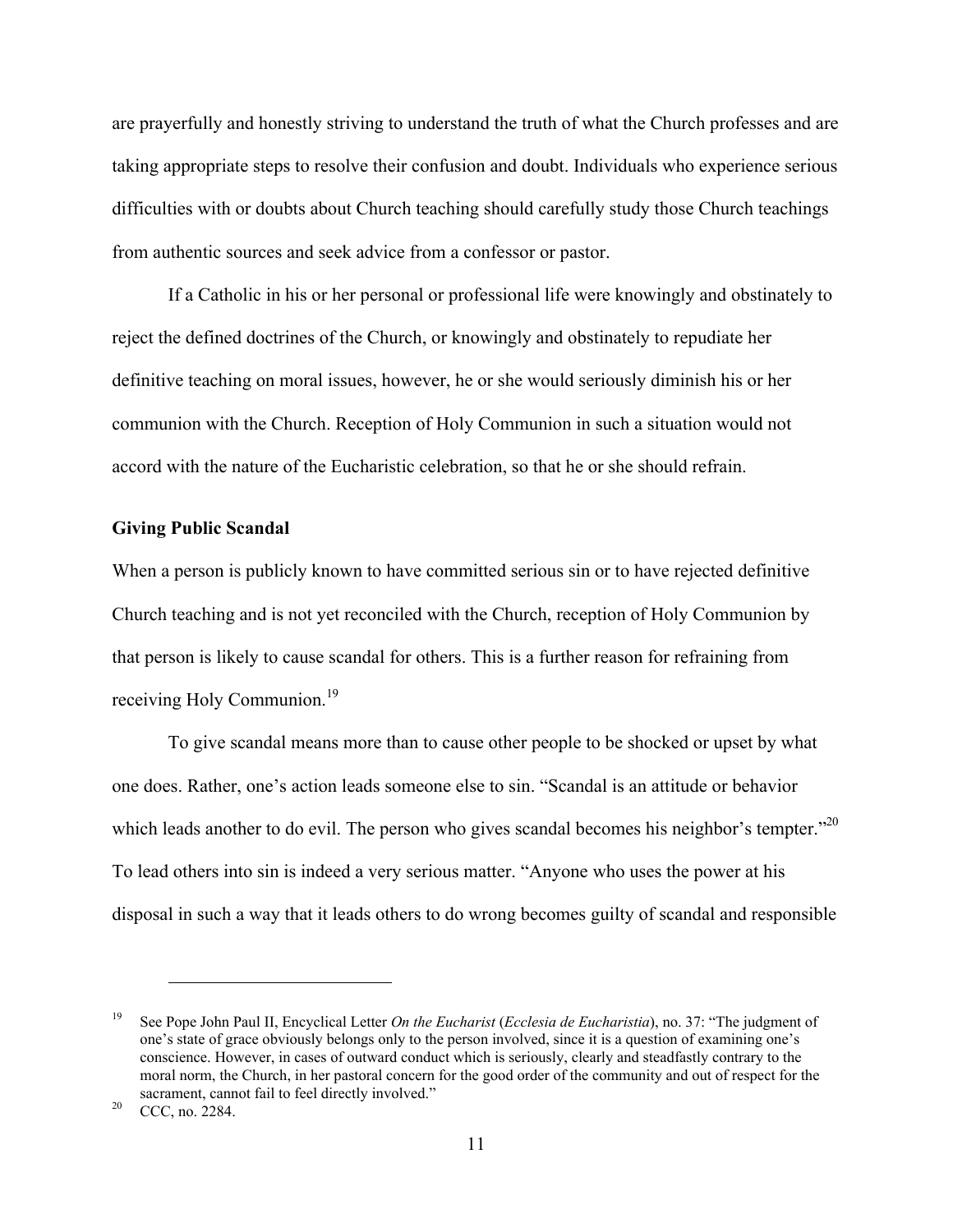for the evil that he has directly or indirectly encouraged. 'Temptations to sin are sure to come; but woe to him by whom they come!'  $(Lk 17:1)$ ."<sup>21</sup>

\* \* \*

Those who decide appropriately to refrain from receiving Holy Communion for whatever reason should, nonetheless, participate in the sacrifice of the Mass. In hearing the Word of God and responding to it through acclamations, singing, and prayerful silence they can allow that Word to work within them. At Communion time they can express in their hearts the desire to unite themselves to the Lord in the reception of his sacred Body and Blood. Moreover, they are encouraged to join themselves in heart and mind with Christ in Eucharistic adoration, such as **Benediction** 

# 5. HOW CAN WE PREPARE TO RECEIVE HOLY COMMUNION MORE WORTHILY?

The Mass is not simply a private encounter between an individual and Jesus Christ. In a mystical manner, the whole Church is present in every celebration of the Mass, including the angels and the martyrs and saints of all ages. While the celebration of the Eucharist itself is a communal act, the benefit that each individual receives from the Eucharistic celebration depends on the way he or she approaches the sacrament. We would like to point out various ways in which each individual can better prepare himself or herself for Mass and can enter more deeply into the Eucharistic celebration, in order to receive the Body and Blood of Christ more worthily.

There are two interrelated ways in which we foster the worthy reception of Holy Communion. One is through "remote preparation," and the other is through "proximate

 $21^{\circ}$  CCC, no. 2287.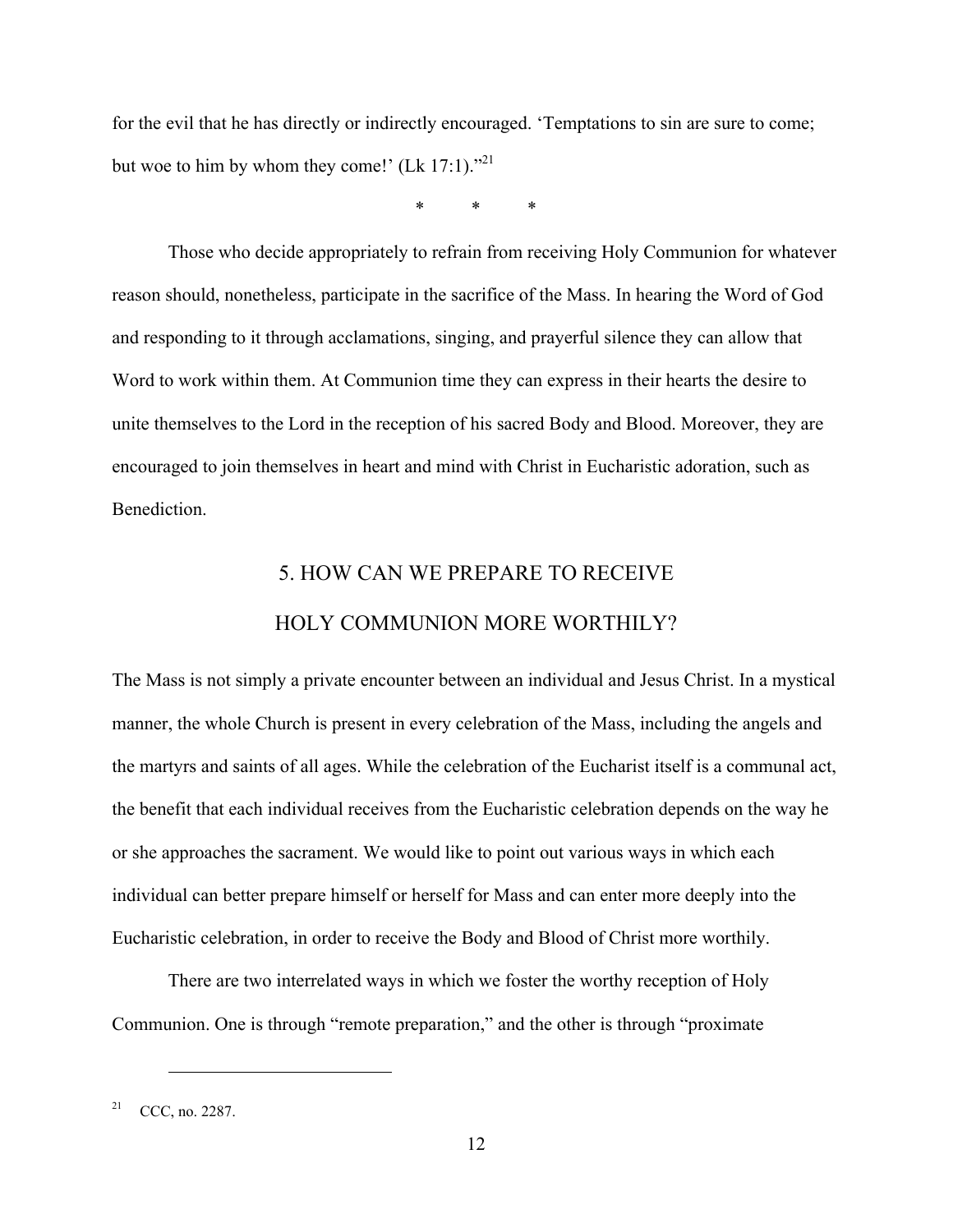preparation." The first has to do with how we live our Christian lives every day. The second has to do with how we come to and participate in the Eucharistic liturgy itself.<sup>22</sup>

*Remote* preparation includes the following:

• *Regular prayer and Scripture reading*

 $\overline{a}$ 

Both allow the Holy Spirit to work within us and so engender a love for Jesus and a desire to do the will of the Father in our lives. Especially recommended is the Liturgy of the Hours, which is the prayer of the Church with Christ and through Christ to the Father. All of these are particularly appropriate before the Blessed Sacrament.

- *Faithful and loving fulfillment of the duties and responsibilities of our state in life* These responsibilities will differ insofar as one is a single person, a spouse, or a parent; a child, adolescent, or young adult; a grandparent; a bishop, priest, or deacon, or one in consecrated life; a worker or retired person; one who is healthy or one who is infirm. It is by faithfully living out in our daily lives the call of the Gospel to love God and our neighbor—especially the poor and the vulnerable<sup>23</sup>—that we grow in charity, and so draw closer to Jesus and to one another.
- *Daily repentance of sin and regular participation in the Sacrament of Penance* Sin undermines and weakens our communion not only with the Blessed Trinity but also with one another. Therefore, in order to overcome the damage caused by sin, we are called to daily repentance and to regular participation in the Sacrament of Penance. Briefly examining our consciences and making an act of contrition, such as

<sup>&</sup>lt;sup>22</sup> For Eastern Catholics, the general rubric is stated in CCEO, c. 713 §2: "Concerning the preparation for participation in the Divine Eucharist through fast, prayers and other works, the Christian faithful are to observe faithfully the norms of the Church *sui iuris* in which they are ascribed."<br><sup>23</sup> The *Catechism of the Catholic Church* specifically notes that "the Eucharist commits us to the poor" (no. 1397).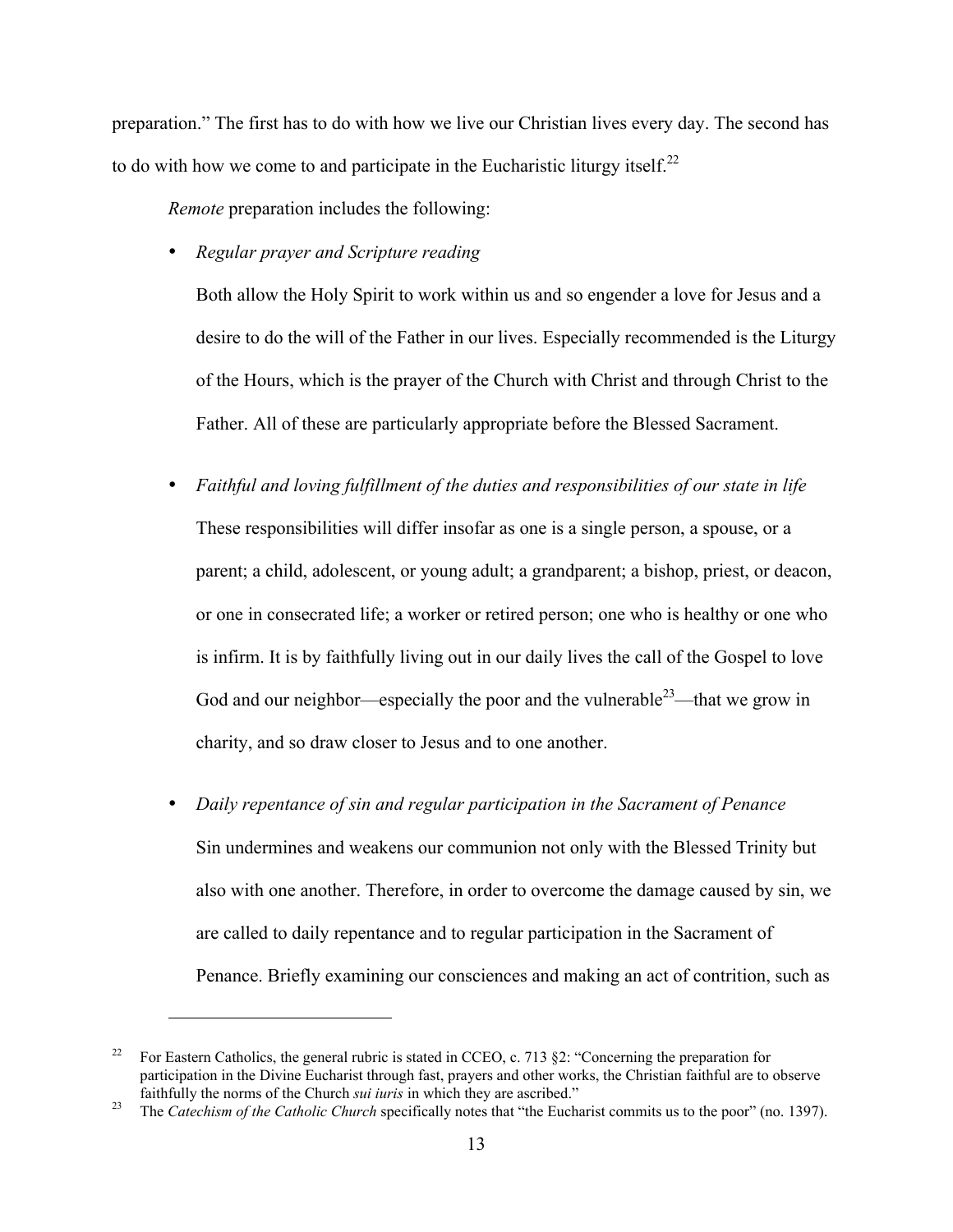before retiring at night, helps guide our repentance and fosters holiness of life. Through these means, not only are the destructive forces of sin vanquished in our lives, but love is once more inflamed for God and for others. Communion is healed and strengthened.

Furthermore, if we are conscious of having committed a mortal sin, we are obliged to confess it in the Sacrament of Penance with true sorrow and a purpose of amendment before receiving Holy Communion. If a grave reason for approaching the Eucharist exists and the opportunity for confession is lacking, we are permitted to receive Holy Communion provided that we first make an act of perfect contrition and resolve to go to Confession as soon as possible thereafter.<sup>24</sup> It should be noted that, while Confession is not required before receiving Holy Communion when one is not conscious of having committed a mortal sin, frequent Confession is strongly encouraged as an aid to growth in holiness. Moreover, the frequent reception of Holy Communion strengthens us against temptation and sin and helps us cultivate a life of virtue.

*Proximate* preparation includes the following:

• *Prayerful recollection*

 $\overline{a}$ 

We should prayerfully recollect ourselves prior to coming to Mass. We should strive to arrive on time, allowing ourselves to prepare our minds and hearts for the liturgy. Upon entering the church, we should maintain reverent silence so that we and those

<sup>24</sup> See CIC, c. 916. Cf. CCEO, c. 711. The *Catechism of the Catholic Church* states, "When it arises from a love by which God is loved above all else, contrition is called 'perfect' (contrition of charity). Such contrition remits venial sins; it also obtains forgiveness of mortal sins if it includes the firm resolution to have recourse to sacramental confession as soon as possible" (no. 1452).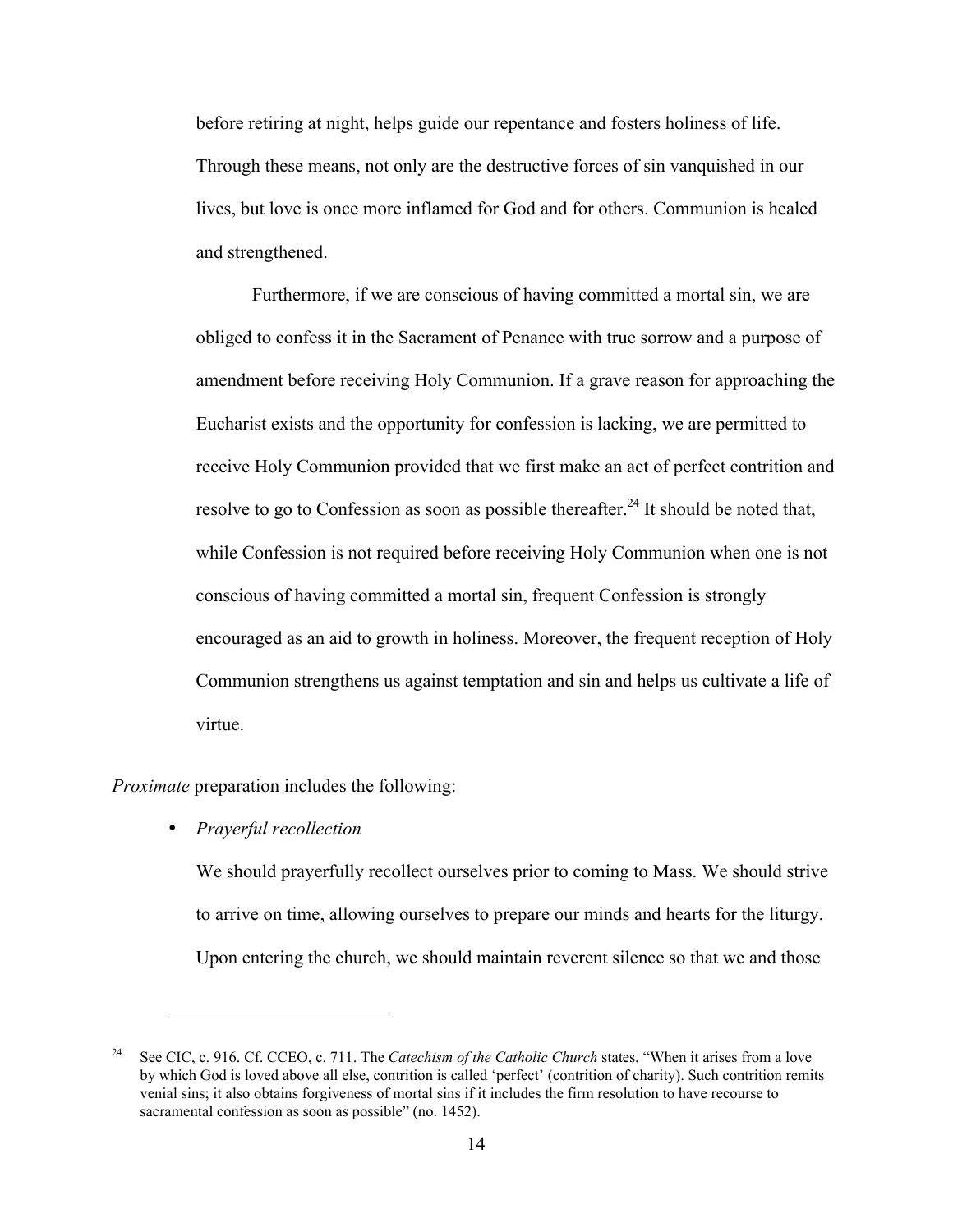around us are able to pray before Mass begins. This will ensure that we are at peace within ourselves and with others. Such recollection helps to eliminate distractions and allows us to focus more easily on the great mystery of the Eucharistic celebration in which we are about to participate.<sup>25</sup> A prayerful and reflective reading of the Scripture selections for the Mass of the day will help make our hearts and minds ready to receive God's Word more deeply.

#### • *The Eucharistic fast*

We are required to keep the Eucharistic fast, that is, refraining from food and drink (except for water and medicines) for at least one hour prior to receiving Holy Communion.<sup>26</sup> This fast demonstrates reverence and respect for the Body and Blood of Christ that we are going to receive. It also teaches us to hunger for Jesus in Holy Communion.

### • *Appropriate attire*

We should also come to the sacred liturgy appropriately dressed. As Christians we should dress in a modest manner, wearing clothes that reflect our reverence for God and that manifest our respect for the dignity of the liturgy and for one another.

Attentively participating in the liturgy consists of the following:

• *Active participation*

 $\overline{a}$ 

Because the celebration of the Eucharist is the source and summit of the entire Christian life, nothing is more important than participating in the Mass with our

 $25$  Priests, especially, are to be mindful of their obligation to pray before the celebration of the Eucharistic sacrifice and to give thanks at its completion. See CIC, c. 909.<br><sup>26</sup> See CIC, c. 919 §1. The elderly, infirm, and those who care for them are excused from the requirement of the

Eucharistic fast. See CIC, c. 919 §3.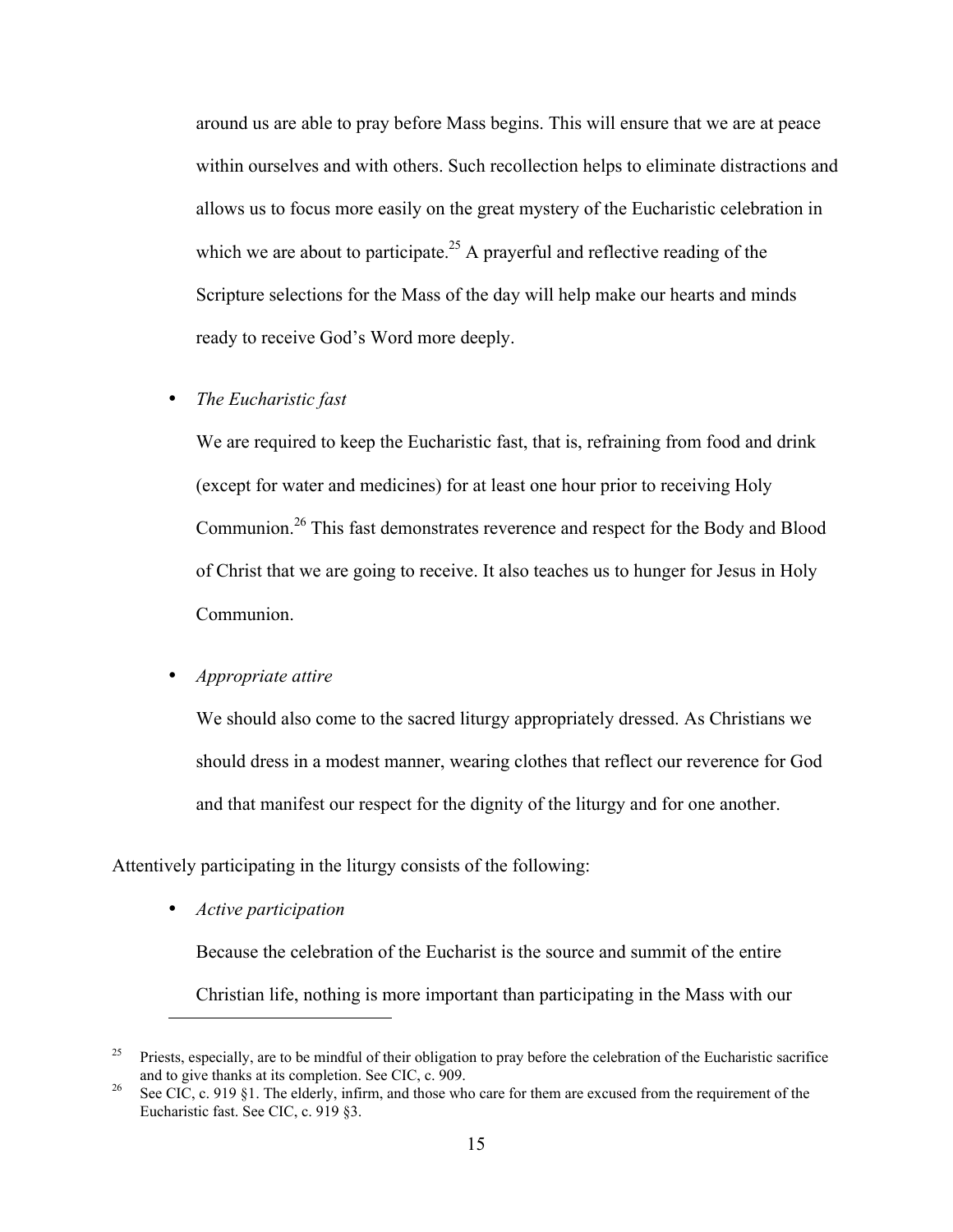whole hearts and minds and bodies.<sup>27</sup> One with the priest and with all the Church, we join ourselves to the perfect sacrifice of Christ through prayer, song, silence, and action.

## • *The penitential rite*

During the opening penitential rite of the Mass, we recognize our sinfulness and confess the mystery of God's love.<sup>28</sup> This disposes us to participate more worthily in the Eucharistic Mystery of Jesus' death and Resurrection.

## • *Hearing the Word*

With active minds, we should listen attentively to the proclamation of the Scripture readings and to the homily. As when the Risen Jesus first explained the Scriptures to the disciples on the road to Emmaus before he "broke bread" with them, our hearts must first burn at the hearing of the Word of Truth so as to receive Jesus more fervently in Holy Communion.

## • *The Eucharistic Prayer*

 $\overline{a}$ 

We are to unite ourselves in mindful and heartfelt worship, adoration, praise, and petition with the priest as he prays the Eucharistic Prayer, for he is praying in the person of Christ the Head and on behalf of and in the name of the whole Church. That prayer is an offering of praise and thanksgiving for God's work of creation and salvation. It is a proclamation in which the Body and Blood of Christ are made present by the power of the Holy Spirit and in which we are joined to Christ in

<sup>&</sup>lt;sup>27</sup> See Second Vatican Council, *Constitution on the Sacred Liturgy* (*Sacrosanctum Concilium*), no. 14.<br><sup>28</sup> The penitential rite at Mass does not, however, substitute for the Sacrament of Penance.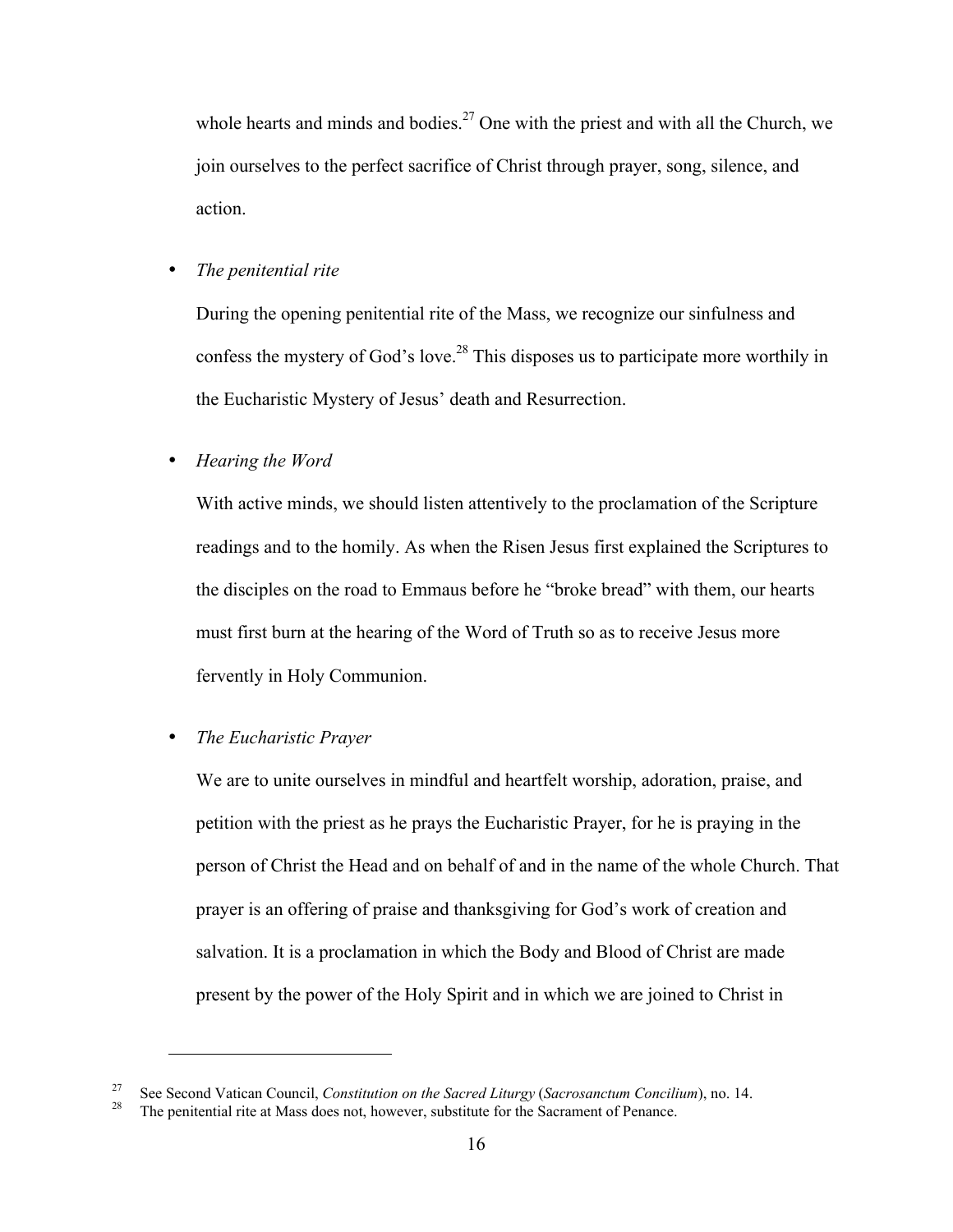offering sacrifice to God the Father. Our "Amen" at the conclusion of the Eucharistic Prayer confirms our "yes" to that prayer.

#### • *The Our Father*

"As proof that you are children, God sent the spirit of his Son into our hearts, crying out, 'Abba! Father!'" (Gal 4:6). Through Christ's atoning death and life-giving Resurrection, we have become adopted sons and daughters of the Father through the indwelling of the Holy Spirit, and so dare to pray to the Father in the words that Jesus taught us. In this prayer we ask God not only to help us in our need but also to purify us from sin, so that what is holy may be given to those who are holy.

### • *The sign of peace*

Jesus himself exhorted us, "Therefore, if you bring your gift to the altar, and there recall that your brother has anything against you, leave your gift there at the altar, go first and be reconciled with your brother, and then come and offer your gift" (Mt 5:23-24). This action expresses more than human solidarity and good will. Exchanging the sign of peace prior to receiving Holy Communion highlights that it is as brothers and sisters in Christ that we receive Holy Communion. If we are truly to be made one in him through the Eucharist, we must first be at peace with one another.

#### • *Approaching the altar*

We are to approach the altar for Holy Communion with reverence, love, and awe as part of the Eucharistic procession of the faithful. This includes making a reverent bow of the head just before receiving Holy Communion, which expresses both our

17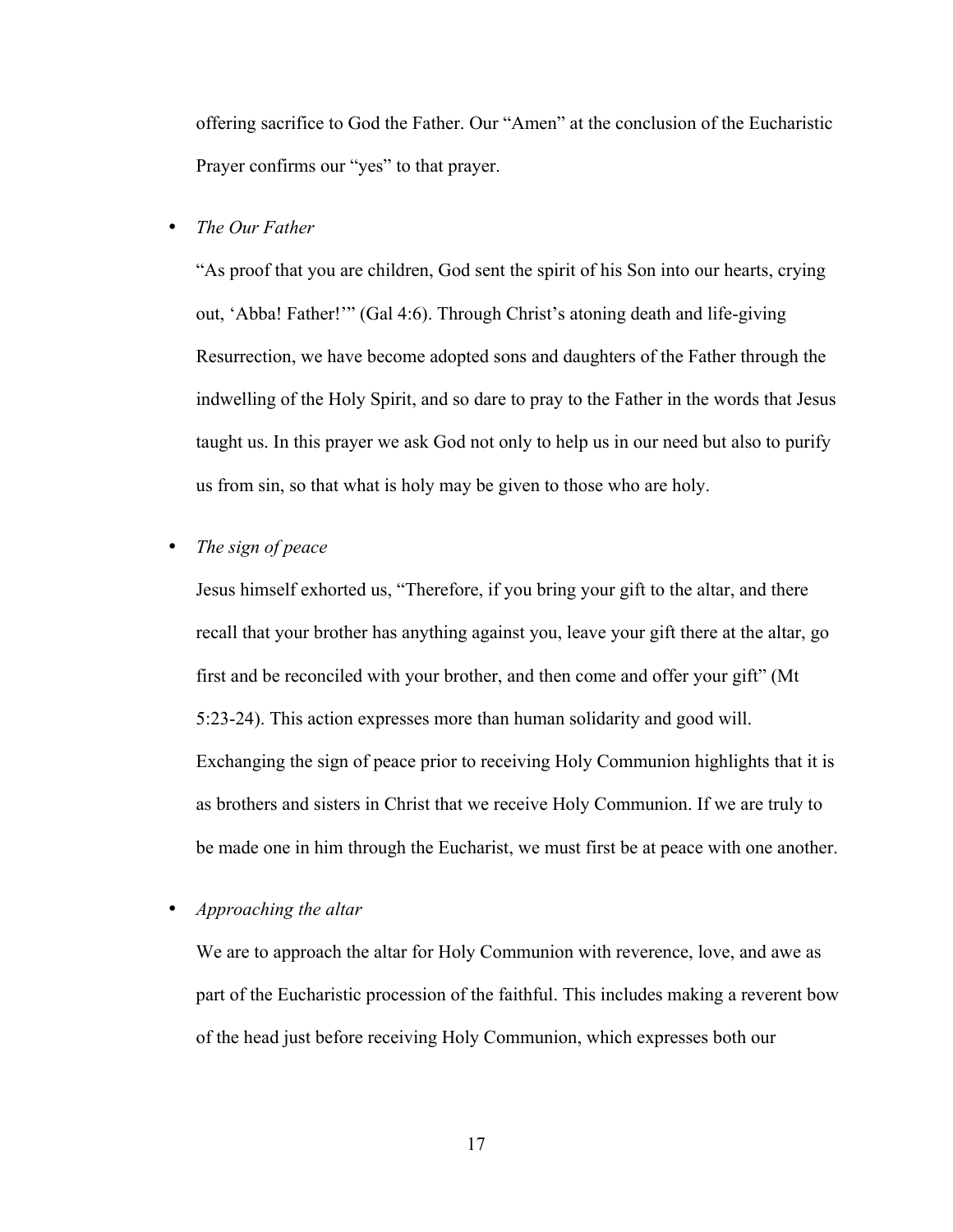individual and communal adoration of Jesus in the Eucharist as well as acknowledgment of our belief in the Real Presence of Christ in Holy Communion.

• *Love and thanksgiving*

During the period of reflective silence following the reception of Holy Communion, we are called to express our love and thanks to Jesus for his mercy and kindness, asking him to fill us with the life and love of the Holy Spirit so that we may truly give glory to the Father in our lives.

\* \* \*

The Eucharistic liturgy is "the summit toward which the activity of the Church is directed; it is also the fount from which all her power flows."<sup>29</sup> Putting these simple actions into practice will help us to enter more profoundly into the Eucharistic celebration, receive Holy Communion more worthily, and thus obtain more fully the grace of communion with the Risen Lord Jesus and with one another.

### **CONCLUSION**

Pope John Paul II exhorted all Catholics to contemplate the Eucharistic face of Christ.<sup>30</sup> Every time we receive Holy Communion, we have the opportunity to do this. In the Eucharist, Jesus brings to us his divine life, and we bring to him our lives of joy and suffering. In this communion with Christ we grow in faith, that our salvation is indeed near at hand; we grow in hope, that our heavenly risen life is already our possession; we grow in love, that in the love of the Spirit we are here and now bound to our loving Father and to our brothers and sisters in Christ. As bishops, in

<sup>29</sup> Second Vatican Council, *Constitution on the Sacred Liturgy* (*Sacrosanctum Concilium*), no. 10. <sup>30</sup> See Pope John Paul II, Encyclical Letter *On the Eucharist* (*Ecclesia de Eucharistia*), no. 7.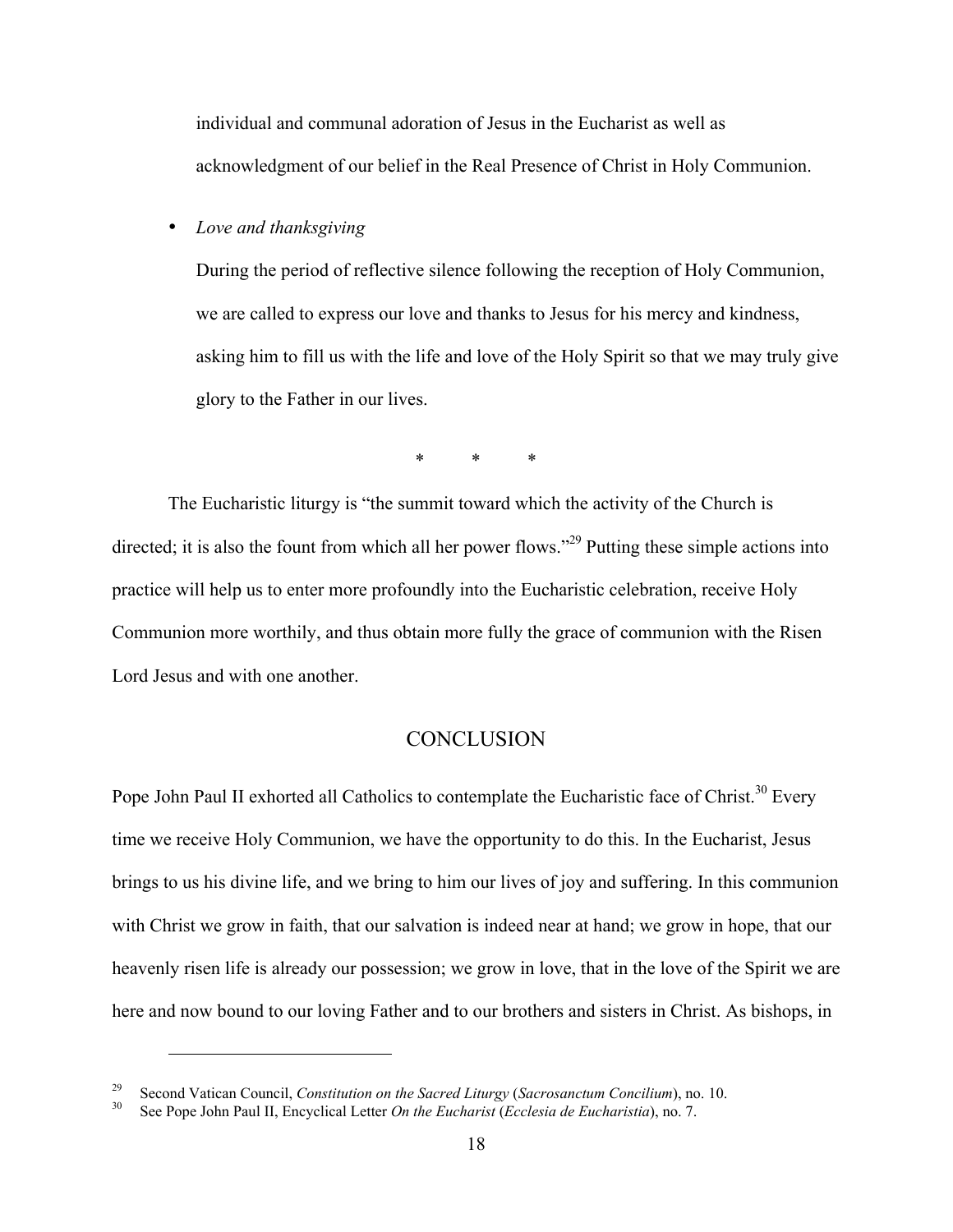union with all of our priests and deacons, we rejoice with all the Catholic faithful as together we assemble around the altar of the Lord to receive Jesus in Holy Communion. May none of us ever violate or abuse this sacred mystery. May we always approach this holy mystery with due reverence and awe and love for the Holy One of God, our Lord Jesus Christ, who is in our midst and who comes to abide within us, making us holy as he himself is holy.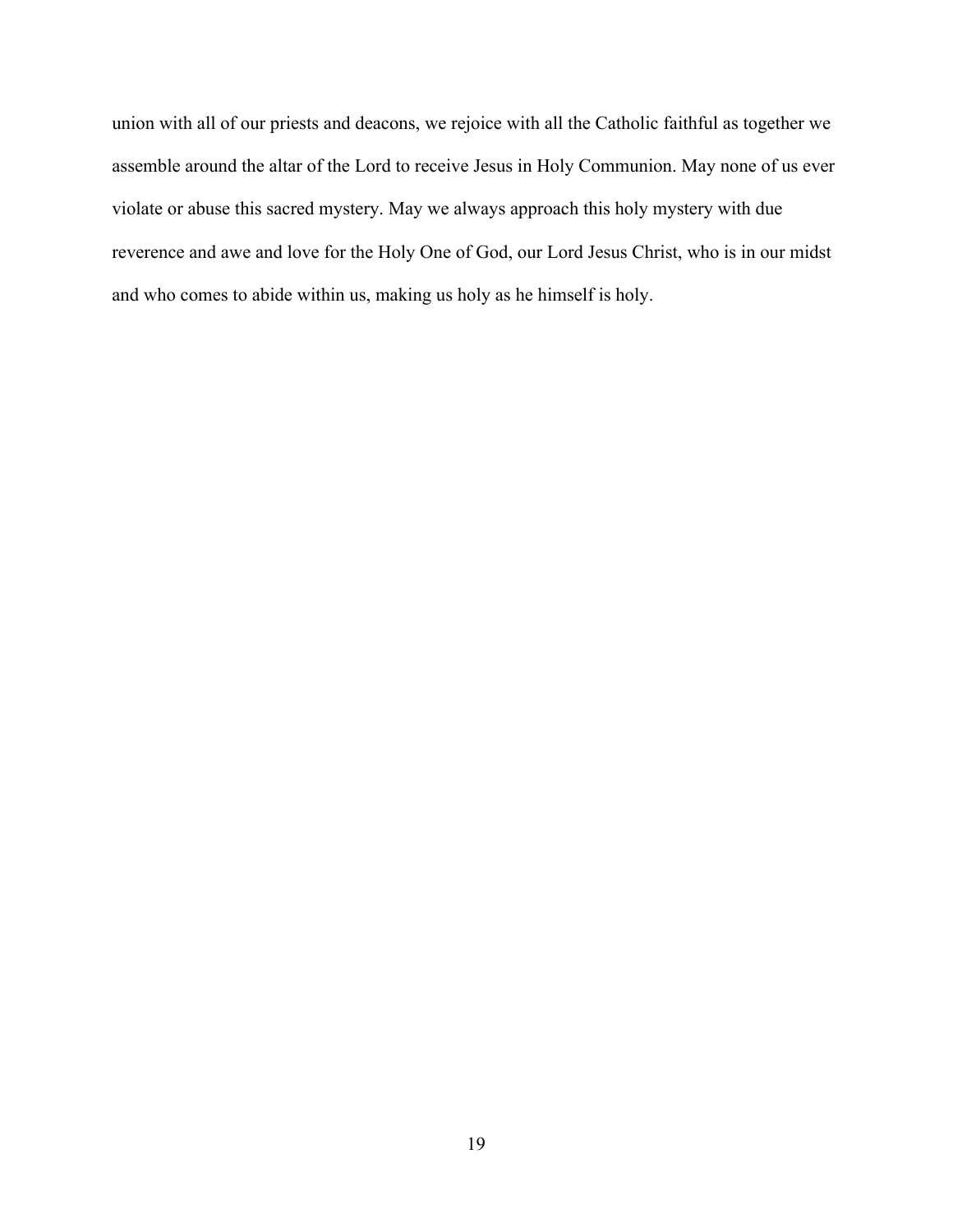# APPENDIX A

# MAY THOSE WHO ARE NOT CATHOLIC RECEIVE HOLY COMMUNION IN THE CATHOLIC CHURCH?

Christians who are not Catholic are welcome to join us in prayer during the Eucharistic liturgy but normally are not permitted to receive Holy Communion, since they are not in full communion with the Catholic Church. Nonetheless, canon law does permit the reception of Holy Communion, under limited conditions, by non-Catholics who are baptized. Because of the very close communion that still exists between the Catholic Church and certain Churches that are not in full communion with her—such as the Eastern and Oriental Orthodox Churches, the Assyrian Church of the East, and the Polish National Catholic Church—properly disposed members of those Churches, who request it on their own, may be permitted to receive Holy Communion.<sup>31</sup> Other Christians may receive Holy Communion if they are in danger of death, or if they are in a situation of other grave necessity as determined by the diocesan bishop or the episcopal conference. In such instances Church authority must see that the following four conditions are also present:<sup>32</sup> (1) the person is not able to approach a minister of his or her own community; (2)

<sup>&</sup>lt;sup>31</sup> See CIC, c. 844 §3. Cf. CCEO, c. 671 §3. "In these particular cases also, due consideration should be given to the discipline of the Eastern Churches for their own faithful and any suggestion of proselytism should be avoided" (Pontifical Council for Promoting Christian Unity, *Directory for the Application of Principles and*

<sup>&</sup>lt;sup>32</sup> Because of the problems concerning Eucharistic sharing which may arise from the presence of non-Catholic witnesses and guests, a mixed marriage celebrated according to the Catholic form ordinarily takes place outside the Eucharistic liturgy. For a just cause, however, the diocesan bishop may permit the celebration of the Eucharist. These same conditions apply to non-Catholic spouses in marriages that are celebrated within a Catholic Eucharistic liturgy. See Pontifical Council for Promoting Christian Unity, *Directory for the Application of Principles and Norms on Ecumenism*, no. 159.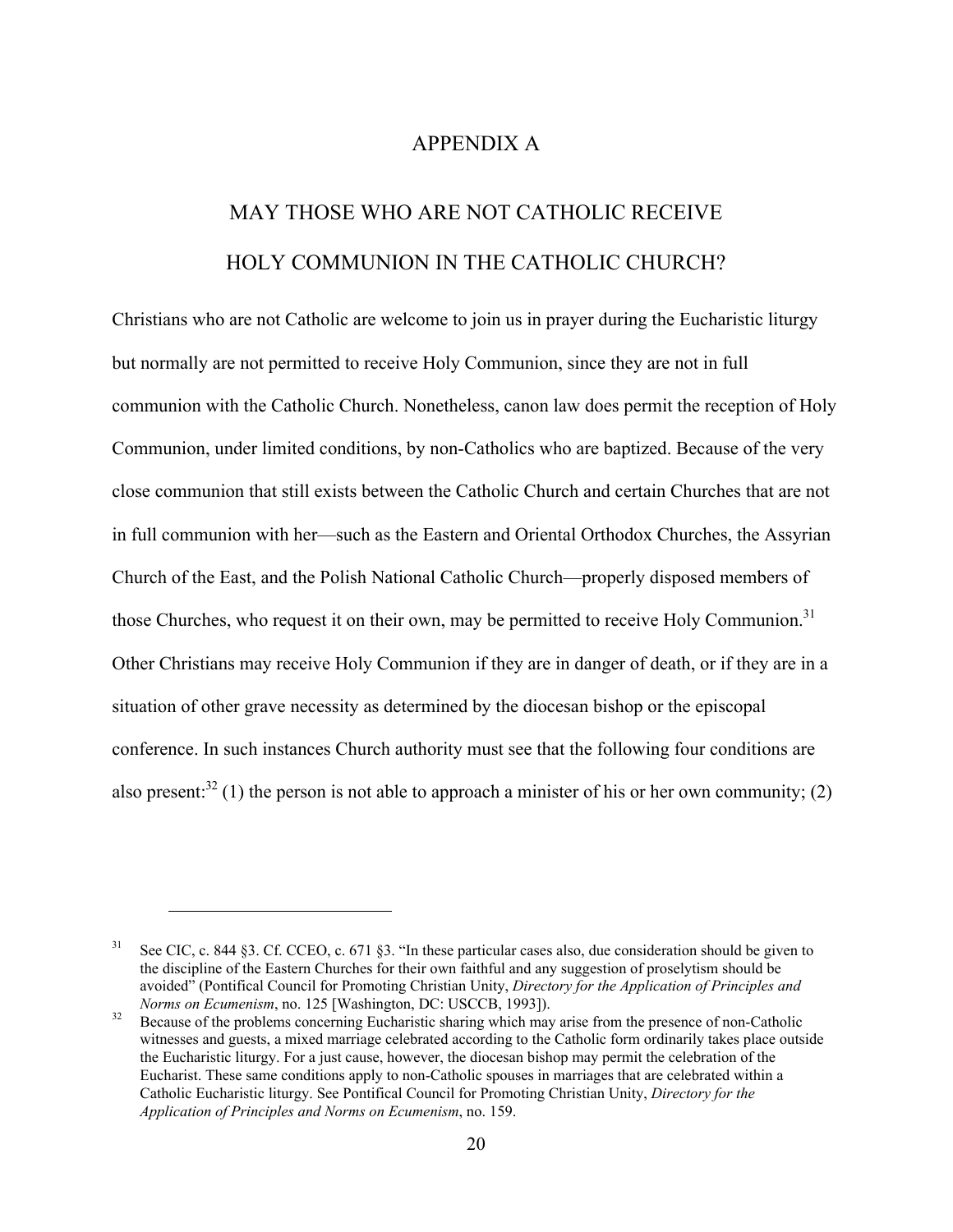the individual has asked for the sacrament on his or her own; (3) the individual manifests Catholic faith in the Eucharist; and  $(4)$  the person is properly disposed.<sup>33</sup>

Members of non-Christian religions are also welcome to attend prayerfully the Eucharistic liturgy. They are not permitted, however, to receive Holy Communion, since they possess no bond of common faith in Jesus Christ—the one whom we receive in the Eucharist. This discipline is in accord with very early Church tradition: St. Justin Martyr wrote in the second century that of the food of the Eucharist "no one is allowed to partake except one who believes that the things we teach are true, and has received the washing for forgiveness of sins and for rebirth, and who lives as Christ handed down to us."<sup>34</sup>

<sup>33</sup> See CIC, c. 844 §4. The United States Conference of Catholic Bishops has published additional "Guidelines for the Reception of Communion" by those who are not Catholics. These can be found at *www.usccb.org/liturgy/current/intercom.shtml.* Cf. CCEO, c. 671 §4. In the Eastern Churches, the proper authorities for determining instances of grave necessity are the eparchial bishop and the council of hierarchs.

<sup>&</sup>lt;sup>34</sup> Justin Martyr, *First Apology*, no. 66, in Edward Rochie Hardy, trans., *Early Christian Fathers*, ed. Cyril C. Richardson (New York: Macmillan, 1970), 286.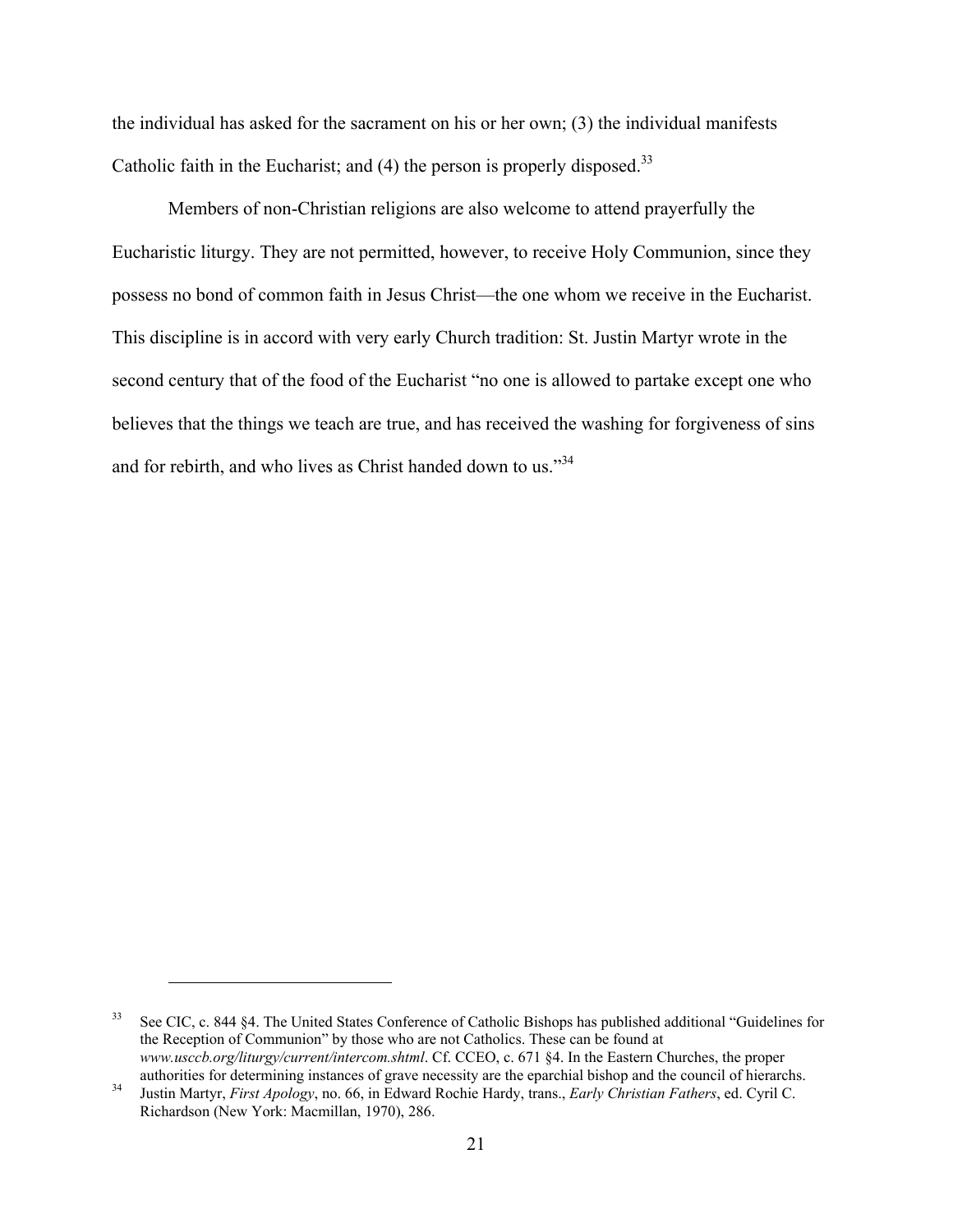## APPENDIX B

# MAY CATHOLICS RECEIVE HOLY COMMUNION IN OTHER CHRISTIAN CHURCHES AND ECCLESIAL COMMUNITIES?

Catholics may participate in and receive Holy Communion during any Eucharistic liturgy celebrated by a Church in full communion with the Holy See, whether using the Roman rite or one of the Eastern rites.<sup>35</sup>

It may happen that a Catholic, for a legitimate and serious reason, finds himself or herself unable to attend a Catholic Mass. In such instances, provided that the danger of error or indifferentism is avoided, and that a true necessity or spiritual advantage exists, he or she may receive the Eucharist from a non-Catholic minister in whose Church the sacrament is valid, or from one who is validly ordained according to Catholic teaching. In practice this means the Eastern and Oriental Orthodox Churches, the Assyrian Church of the East, and the Polish National Catholic Church.<sup>36</sup> Catholics should always be respectful, however, of the disciplines of other Churches concerning the sharing of Holy Communion, which may restrict the reception of Holy Communion to their own members.<sup>37</sup>

In many areas throughout the United States, it is not uncommon for Catholics to be invited to participate in opportunities for common worship with other Christians. Such opportunities can be "a very effective means of petitioning for the grace of unity, and they are a

<sup>&</sup>lt;sup>35</sup> See CIC, c. 923.<br><sup>36</sup> See CIC, c. 844 §2; see also Pontifical Council for Promoting Christian Unity, *Directory for the Application of Principles and Norms on Ecumenism*, no. 132; CCEO, c. 671 §2.<br><sup>37</sup> See Pontifical Council for Promoting Christian Unity, *Directory for the Application of Principles and Norms on* 

*Ecumenism*, nos. 122 and 124.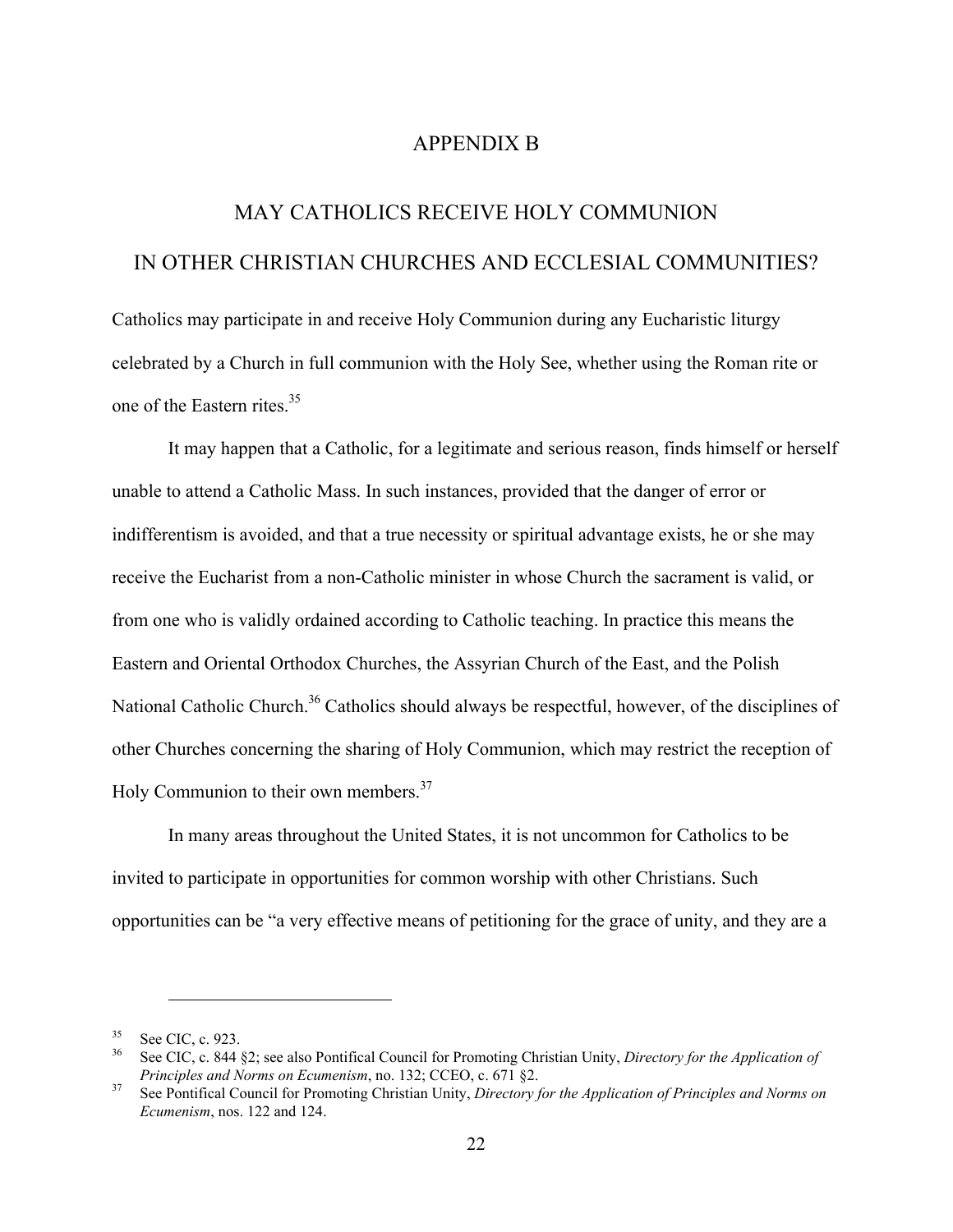genuine expression of the ties which still bind Catholics to these other Christians."<sup>38</sup> When participating as guests in worship services in other Christian communities, Catholics are encouraged to join the community in the shared responses and in the singing of hymns.<sup>39</sup> It is not permitted for Catholics to receive communion in other Christian ecclesial communities.<sup>40</sup> Because the celebration of the Eucharist on the Lord's Day is of essential importance to Catholics, moreover, if participation in a non-Catholic service were to occur on a Sunday, it is important for Catholics to remember that the obligation to participate in a Catholic Mass still remains $41$ 

<sup>38</sup> Pontifical Council for Promoting Christian Unity, *Directory for the Application of Principles and Norms on*

*Ecumenism*, no. 108.<br><sup>39</sup> See Pontifical Council for Promoting Christian Unity, *Directory for the Application of Principles and Norms on Ecumenism*, no. 118.<br>
<sup>40</sup> See CIC, c. 844 §1; CCEO, c. 672 §1.<br>
<sup>41</sup> See Pontifical Council for Promoting Christian Unity, *Directory for the Application of Principles and Norms on* 

*Ecumenism*, no. 115; and also, CIC, c. 1247; and CCEO, c. 881 §2.